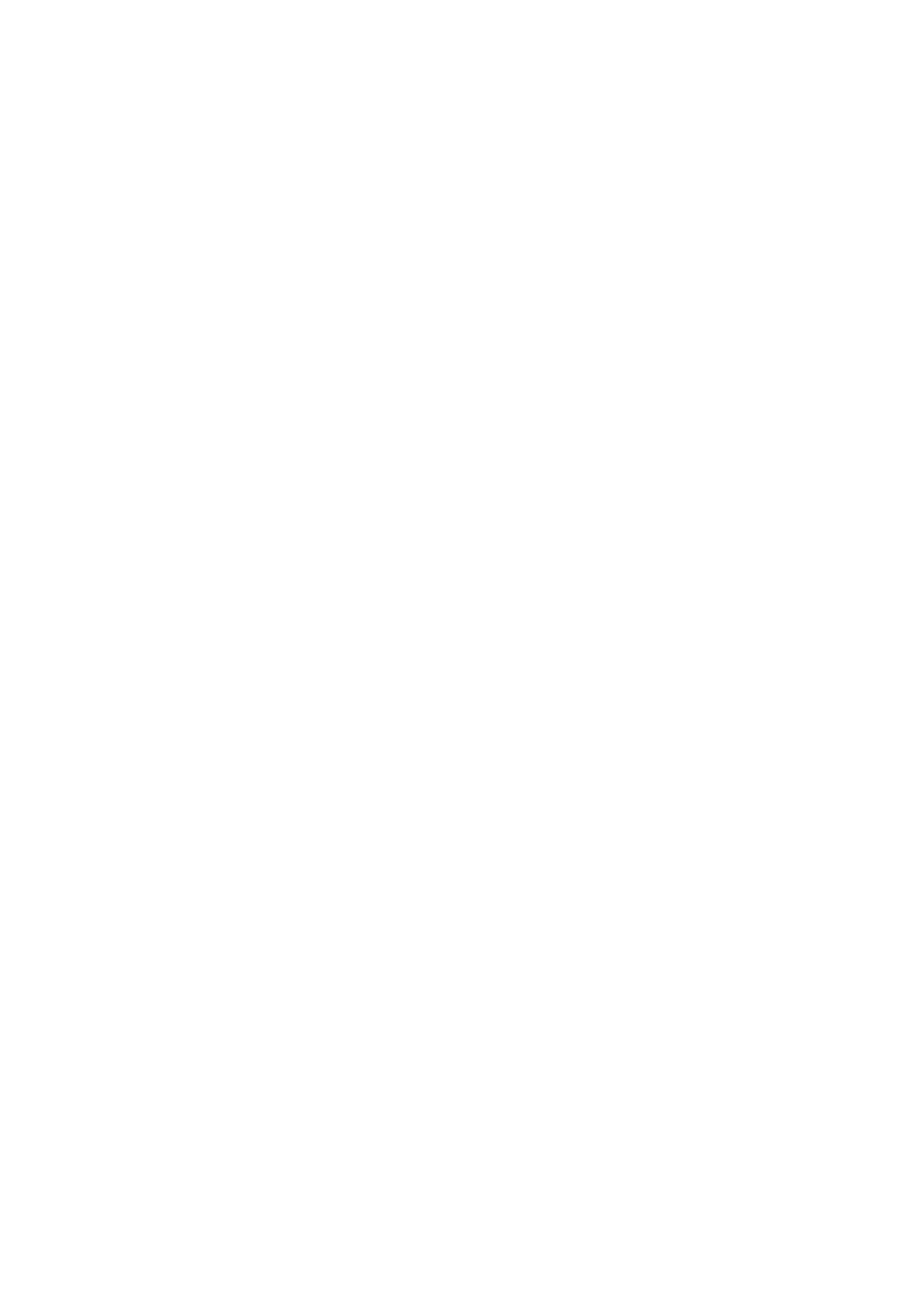#### **GUIDELINES FOR SECTIONS AND CLUBS IN CONNECTION WITH THE NEGOTIATION OF COLLECTIVE AGREEMENTS**

#### **Preface**

In connection with the negotiation of collective agreements and the possible conduct of conflicts, sections and clubs will shoulder many important tasks. In this brochure, we have prepared a "guide" for our shop stewards. The brochure is not a "law book" with ultimately clarified legal conclusions for questions that local shop stewards might be asked during collective agreement negotiations. It is a political and organisational guide for the execution of collective agreement negotiations, where strikes and lockouts may be deployed as weapons by the parties. It is necessary to become thoroughly familiar with the material, so that we avoid undertaking erroneous steps.

The information that is given in this brochure takes its point of departure in the Basic Agreement between the Norwegian Confederation of Trade Unions  $(LO)$  and the Confederation of Norwegian Enterprise  $(NHO)^{1}$ , the Articles of Association of the United Federation of Trade Unions and established practices. The term "conflict" will consistently be used throughout instead of the terms "strike" and "lockout". The tasks connected with a conflict are by and large the same regardless of whether it involves a strike or a lockout. In addition to this brochure, the United Federation will also ensure that its sections and clubs receive necessary information during the conduct of the collective agreement negotiations.

Information will always be updated on our Web site.

 $\overline{\phantom{a}}$ 

*The text in the booklet will be translated into English and Polish, and made available on the United Federation's Web site.*

**Terms and expressions in wage settlement negotiations and mediation** On the Norwegian National Mediator Office's Web site there are explanations of common terms and expressions connected with collective agreement negotiations and mediation - <http://riksmekleren.no/>

#### **The Norwegian United Federation of Trade Unions (Fellesforbundet)**

| Postal address:   | P.O. Box 9199 Grønland, 0134 OSLO |
|-------------------|-----------------------------------|
| Visiting address: | Lilletorget 1, 0184 OSLO          |
| Telephone:        | 23 06 31 00                       |
| Web site:         | www.fellesforbundet.no            |
| E-mail:           | post@fellesforbundet.no           |

Version 14 – October 2019

 $<sup>1</sup>$  The other basic agreements normally have corresponding provisions, but the reference would be a dif-</sup> ferent one.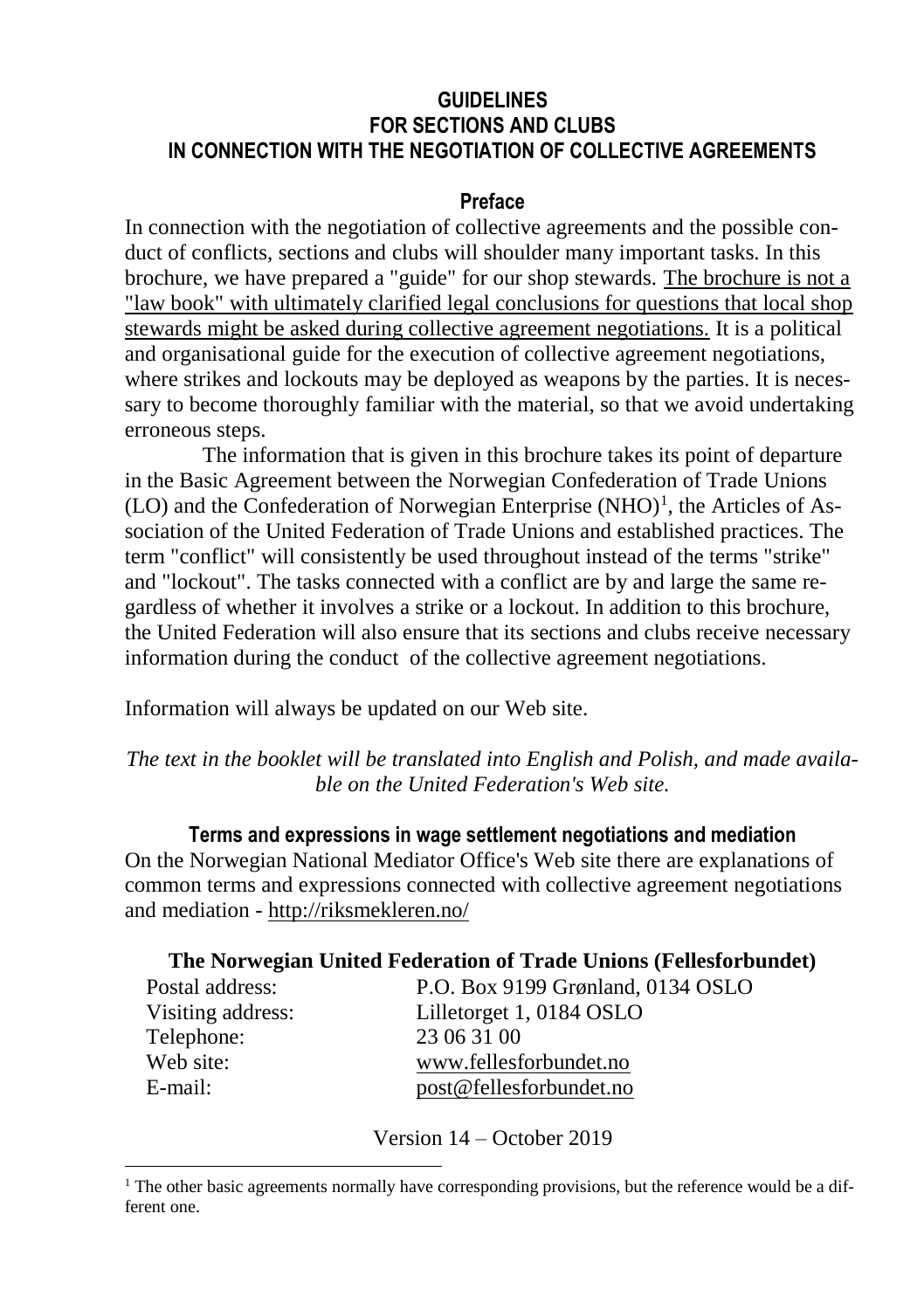# **Table of Contents**

| Organisational tasks in connection with collective agreement negotiations 6 |  |
|-----------------------------------------------------------------------------|--|
|                                                                             |  |
|                                                                             |  |
| Member meetings for voting on collective agreement proposals 8              |  |
|                                                                             |  |
| Direct enterprises that will be taken out in a possible conflict 8          |  |
|                                                                             |  |
|                                                                             |  |
|                                                                             |  |
|                                                                             |  |
| Tasks of the club's Board on leading edge of a possible conflict  9         |  |
|                                                                             |  |
|                                                                             |  |
|                                                                             |  |
|                                                                             |  |
|                                                                             |  |
| Procurement of information on working conditions - part-time, etc.  13      |  |
|                                                                             |  |
|                                                                             |  |
|                                                                             |  |
|                                                                             |  |
|                                                                             |  |
|                                                                             |  |
|                                                                             |  |
|                                                                             |  |
|                                                                             |  |
|                                                                             |  |
| Members who become enrolled during the conflict 15                          |  |
|                                                                             |  |
|                                                                             |  |
|                                                                             |  |
|                                                                             |  |
|                                                                             |  |
|                                                                             |  |
|                                                                             |  |
|                                                                             |  |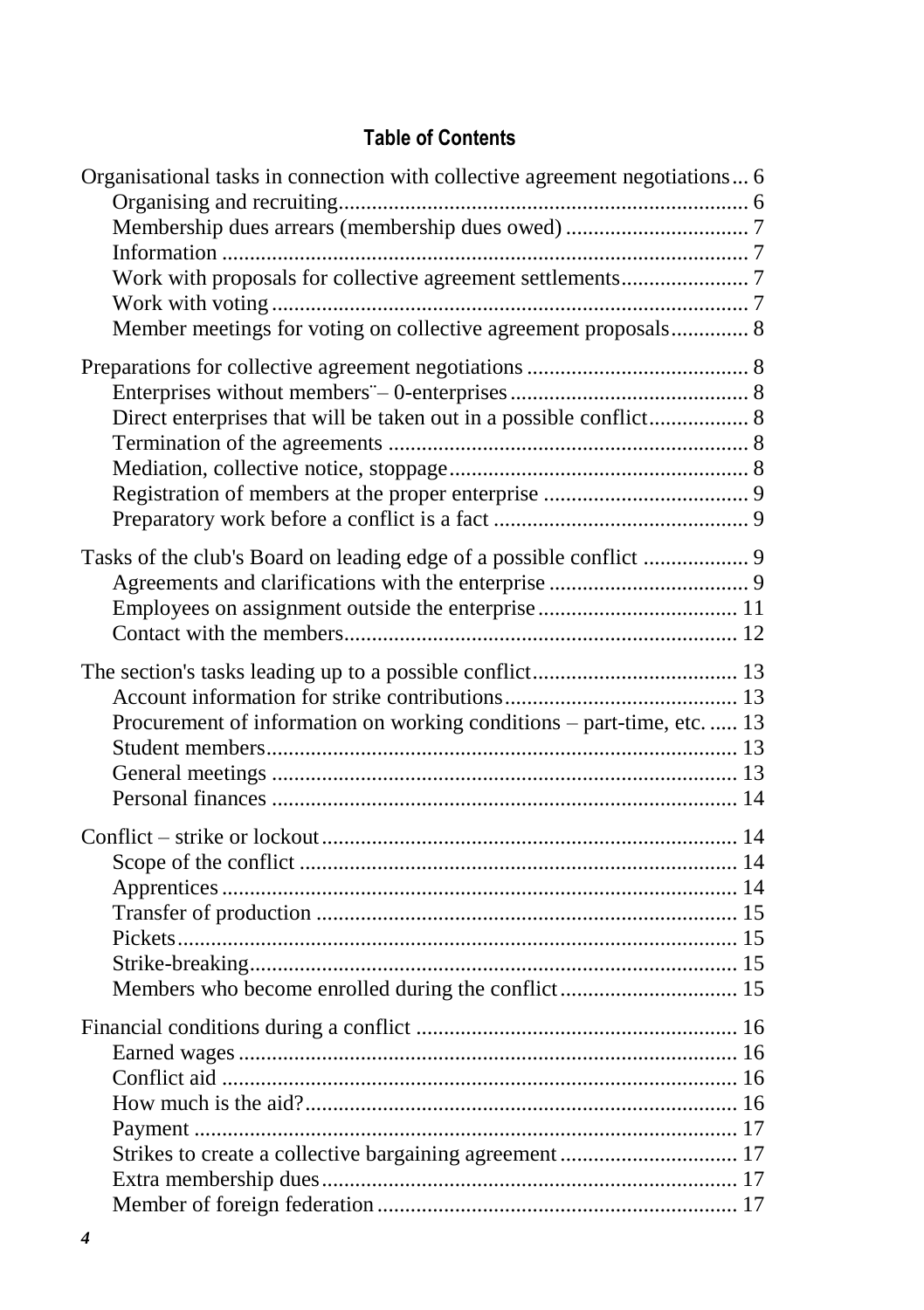| Leave 20                                                                |  |
|-------------------------------------------------------------------------|--|
|                                                                         |  |
|                                                                         |  |
|                                                                         |  |
| Ballots <sub>23</sub>                                                   |  |
|                                                                         |  |
|                                                                         |  |
|                                                                         |  |
|                                                                         |  |
|                                                                         |  |
|                                                                         |  |
|                                                                         |  |
|                                                                         |  |
| Collective agreement revision – schematic overview of the course of the |  |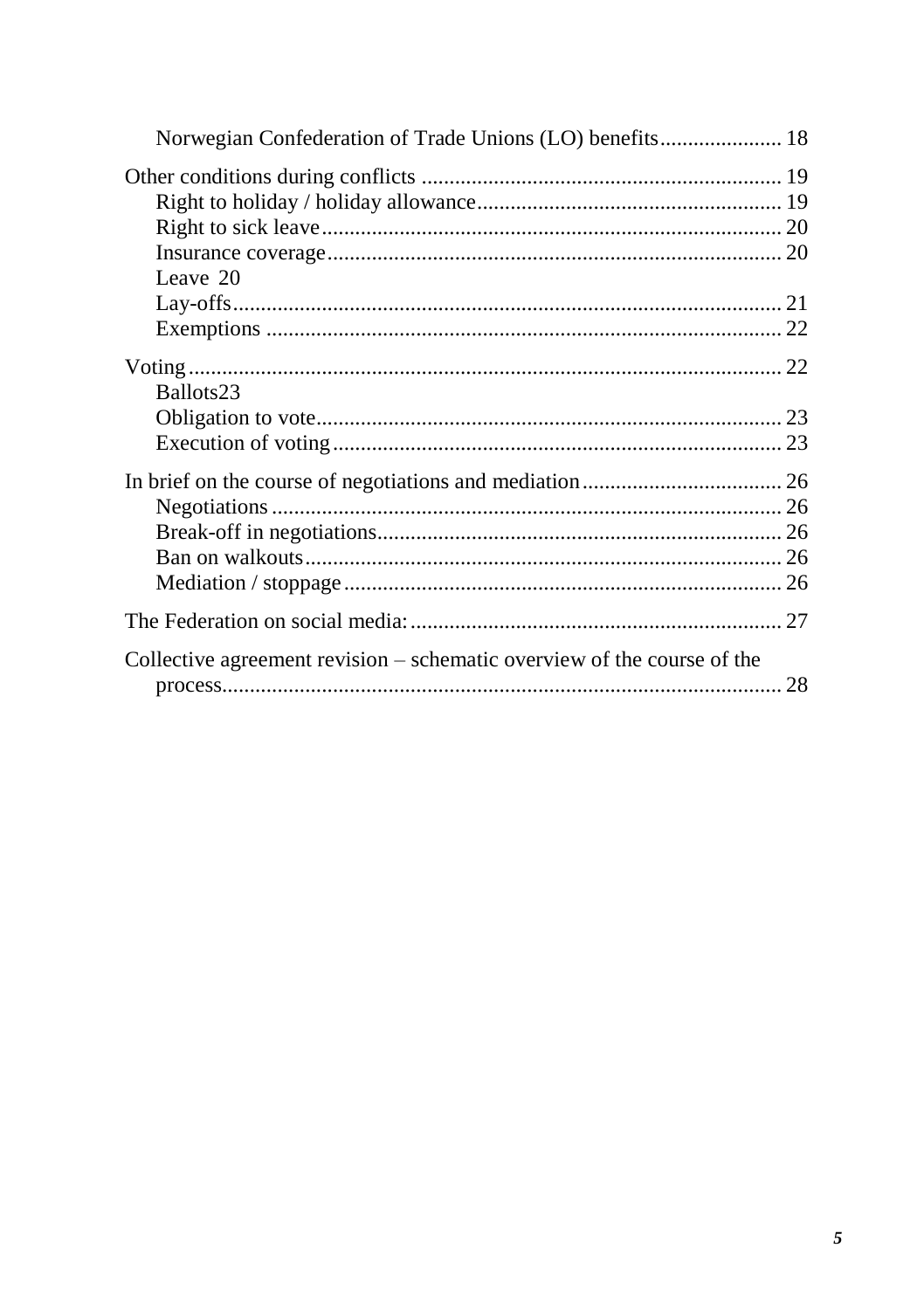## **SECTIONS AND CLUBS WORK TASKS IN CONNECTION WITH COLLECTIVE AGREEMENT NEGOTIATIONS**

#### **Organisational tasks in connection with collective agreement negotiations**

<span id="page-5-0"></span>This booklet focuses to a large degree on the tasks that the sections and clubs must perform in connection with a conflict. This is because a conflict poses substantial demands on the organisation in all its elements, both with respect to the preparations as well as its execution. There are however a number of tasks that the sections and clubs must perform in connection with the conduct of collective agreement negotiations that are independent of whether the negotiations result in a conflict or not.

The collective agreement negotiations attract a great deal of attention to the United Federation and its organisational elements. The process of promoting proposals for the collective agreement starts in the clubs and sections. This is an important part of the collective agreement negotiations, because the work of anchoring the federation's demands in its members commences already at this time.

#### <span id="page-5-1"></span>**Organising and recruiting**

The discussions and attention involving the collective agreement negotiations and the federation provide us with the possibility for discussions with the unorganised for purposes of organising them under the federation.

The highest degree of organisation possible is important to our negotiating strength. As per our Articles of Association, it is the sections that bear the responsibility for recruitment, however it will be at the workplaces where much of the activity and the recruitment itself will take place. Our experiences show that the most effective manner of gaining new members is when a colleague asks the unorganised whether they would like to be a member of the United Federation.

It ought to be self-evident that all the unorganised in businesses with a collective bargaining agreement will receive an inquiry from the shop steward with an offer concerning membership. It is important to remember in connection with this that reinstated members must have paid ordinary membership dues to a federation that is a member of the Norwegian Confederation of Trade Unions( LO) for at least 12 weeks prior to a work stoppage in order to have the right to conflict aid and that new members must have paid membership dues for at least 2 weeks. (Articles of Association 1.5.3.2.1-2)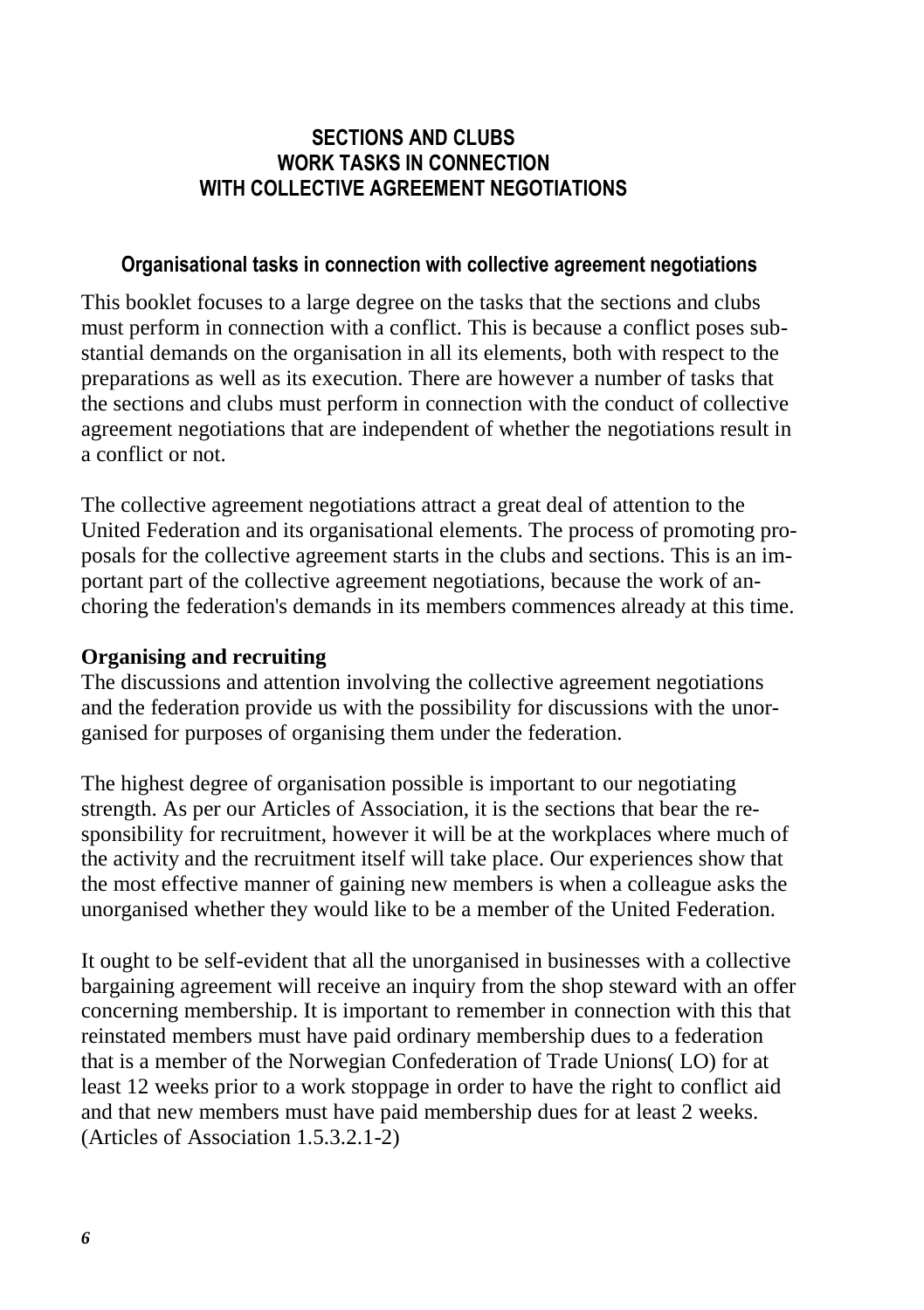## <span id="page-6-0"></span>**Membership dues arrears (membership dues owed)**

It is a precondition that a member not owe membership dues of more than two months in order to retain the right to conflict aid. (Articles of Association 1.5.3.2.1-2) It thus is an important task for the sections to review the possible arrears of their members.

#### <span id="page-6-1"></span>**Information**

The demands of the parties will be made known at the start of the collective agreement negotiations. It is important to make the demands well-know at the workplaces, both the requirements of the federation, but probably also just as importantly - the demands of the employers. The demands of the parties communicate what is in play during the negotiations.

It is important that a thorough job be done at the workplaces with information on the course of the negotiations.

#### <span id="page-6-2"></span>**Work with proposals for collective agreement settlements**

The work with acquiring more (active) members, and significant participation in the voting begins already with the proposal process for the collective agreement settlement. By including the most members of the club possible in the work on the proposal, more members will also be interested in the result. Members and the shop stewards at the companies are through their proposals involved in determining precisely which demands will be posed. Some of the members do not like to speak at meetings. In order for them to also have their opinions included, it is also important to go around and talk to people. Work in groups is also a good way to hear the views of members and good proposals. Many have also sent a questionnaire around where people can state precisely which demands they wish the federation to raise. It is possible to get both local and central demands through such a questionnaire.

## <span id="page-6-3"></span>**Work with voting**

The voting on the result is an important part of the process surrounding a collective agreement settlement. It is important that sections and clubs plan and carry out the voting in the best possible manner and that the votes give a clear picture of the views of the members. Participation in the voting is absolutely central in this regard. A high level of participation in the voting does not happen by itself, but rather must be ensured through targeted work. Refer in this regard to the Basic Agreement's section 3-4.2.a *concerning rights and* section 3-4.2.d *concerning obligations* to participate in voting on collective agreement proposals and 1.5.2-1 of the Articles of Association where it is stated that *All members who the collective agreement applies to have the obligation to vote*.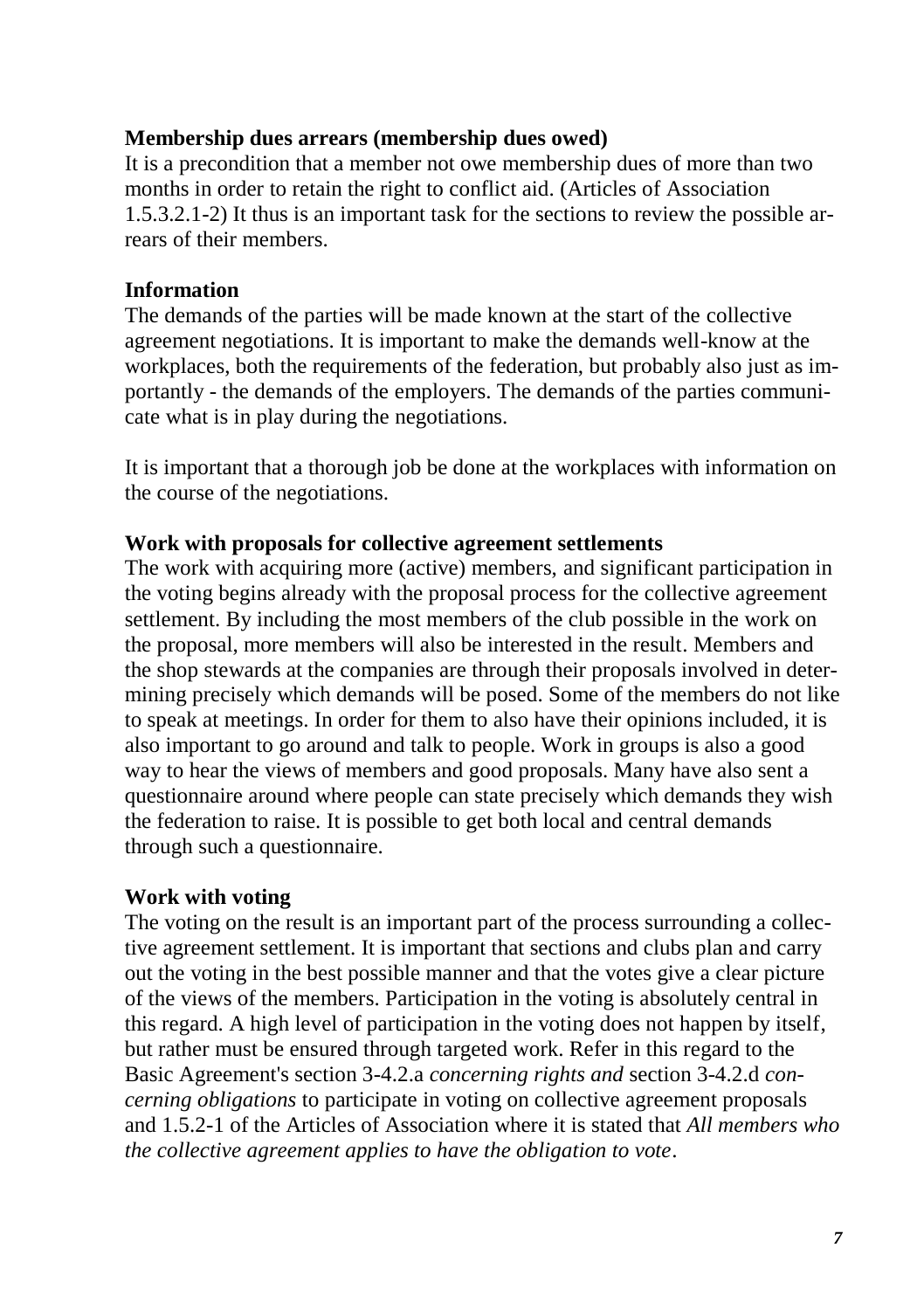#### <span id="page-7-0"></span>**Member meetings for voting on collective agreement proposals**

Basic Agreement section 5-6.4 (excerpt): *Membership meetings to elect shop stewards and vote on proposed collective agreements may be held during working hours without wage deductions, provided they do not entail any major operational inconvenience.* Furthermore, Basic Agreement section 3-4.3.b: *At enterprises that work shifts where there is no conflict, the meeting or meetings shall be arranged so that all members have the opportunity to vote.*

#### **Preparations for collective agreement negotiations**

#### <span id="page-7-2"></span><span id="page-7-1"></span>**Enterprises without members¨– 0-enterprises**

The case processing with the collective agreement negotiations begins in the autumn of the year before the main negotiations with a review of all enterprises with a collective bargaining agreement where there are 0 members. Here, the section has two tasks. One is to work actively with every single enterprise with 0 members in order to see whether there are possibilities to organise the employees. The other task is to perform quality assurance on whether it is true that the federation has no members at the enterprise. In enterprises with 0 members, the collective bargaining agreement will not be renewed after expiry of the term of the collective agreement. The Federation will send a separate letter out on this.

#### <span id="page-7-3"></span>**Direct enterprises that will be taken out in a possible conflict**

The same autumn, a task will be sent out to the sections to provide feedback on precisely which direct enterprises should be taken out in the event of a possible conflict. This is an important task for the section in co-operation with the clubs concerned. The Federation will send a separate letter out on this.

#### <span id="page-7-4"></span>**Termination of the agreements**

The Norwegian Confederation of Trade Unions (LO) approves terminations of applicable collective bargaining agreements (Form 1). The Federation will terminate the collective bargaining agreements within the established deadline. For the main negotiations, this means that the letter will be sent to the counterparty at the end of January.

#### <span id="page-7-5"></span>**Mediation, collective notice, stoppage**

Before a conflict can commence, a collective agreement negotiation will go to mediation. When the federation breaks off the negotiations with the counterparty, we go to collective notice (Form 3). The scope of the collective notice is the Federation's members for the collective bargaining agreement in the employer organisation's collective agreement-bound member enterprises.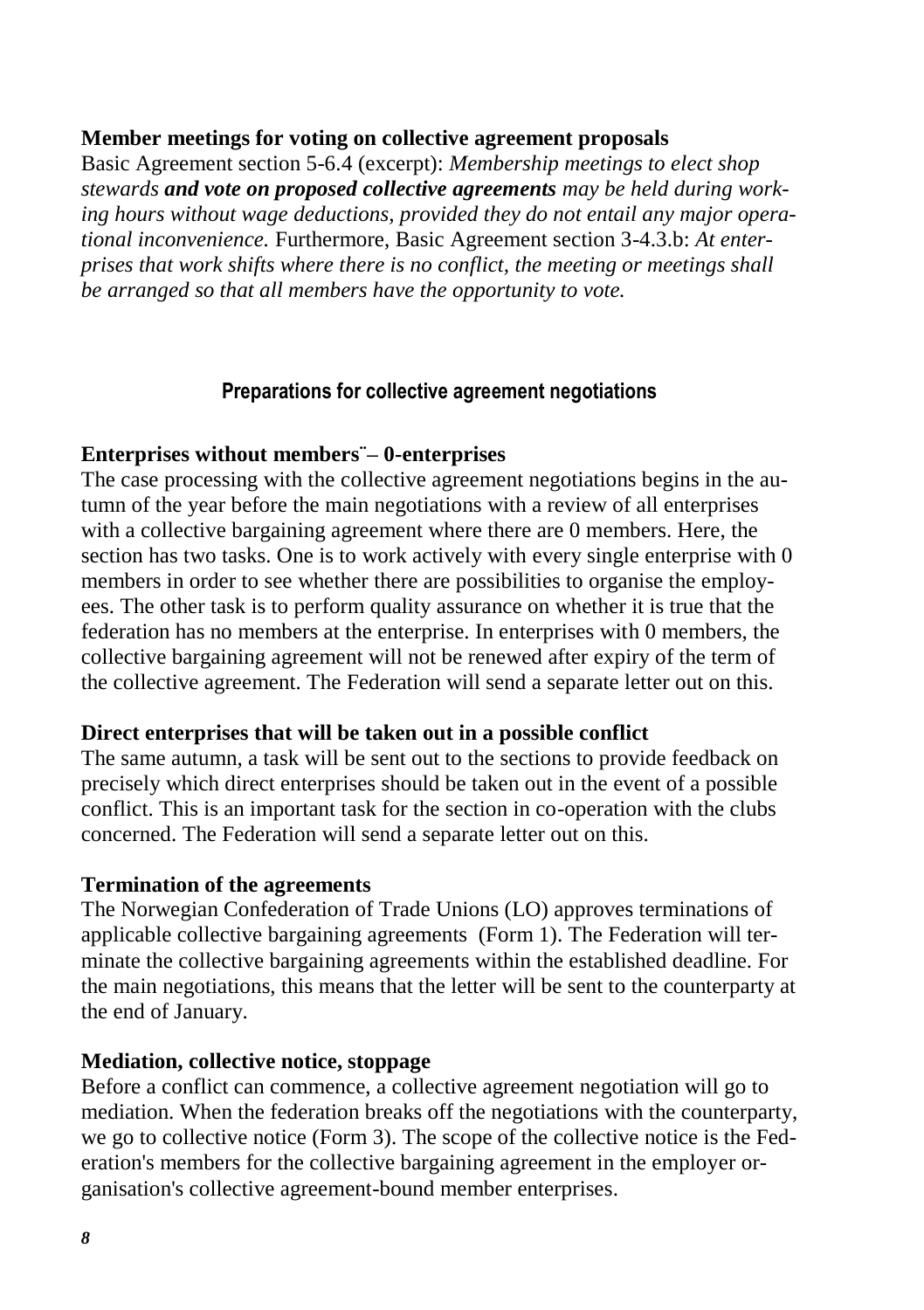If mediation is unsuccessful, then the Federation will issue notice of a stoppage (Form 4). It is only first upon the notice of stoppage that the final selection of who will be encompassed by the walkout will be performed. It may concern everyone who is encompassed by the collective notice or only a part of the workplaces to be specified in further detail.

The Basic Agreement section 3-1.1 establishes that the Federation is obligated to notify and carry out collective notice and stoppage for enterprises outside the employer federation to a proportionately identical scope and from the same point in time however limited to what is practically possible.

#### <span id="page-8-0"></span>**Registration of members at the proper enterprise**

In order to be encompassed by a collective notice and stoppage, a member must be registered at the enterprise. This means that both the clubs and the sections must undertake to go through their membership registry and ensure that all members are registered at the right enterprise.

#### <span id="page-8-1"></span>**Preparatory work before a conflict is a fact**

Good preparations are important for being able to conduct a conflict in an effective manner. Quite a number of things must be arranged in advance. It is important that the local parties clarify important questions associated with how the conflict can be carried out in good time before any possible conflict. It is much too late to commence the preparatory work at the point in time that a conflict is a fact.

> **Tasks of the club's Board on leading edge of a possible conflict**

## <span id="page-8-3"></span><span id="page-8-2"></span>**Agreements and clarifications with the enterprise**

There are a number of conditions that must be clarified between the enterprise and the club before any possible conflict. It thus is important that an agreement be set up that specifies how different conditions surrounding a conflict will be handled. This must be assessed tangibly at the individual enterprise, but can for example be:

#### • *Running down of production*

As regards finishing of work in connection with a possible walkout, refer to the Basic Agreement section 3-3. If there is a need, the local parties shall agree upon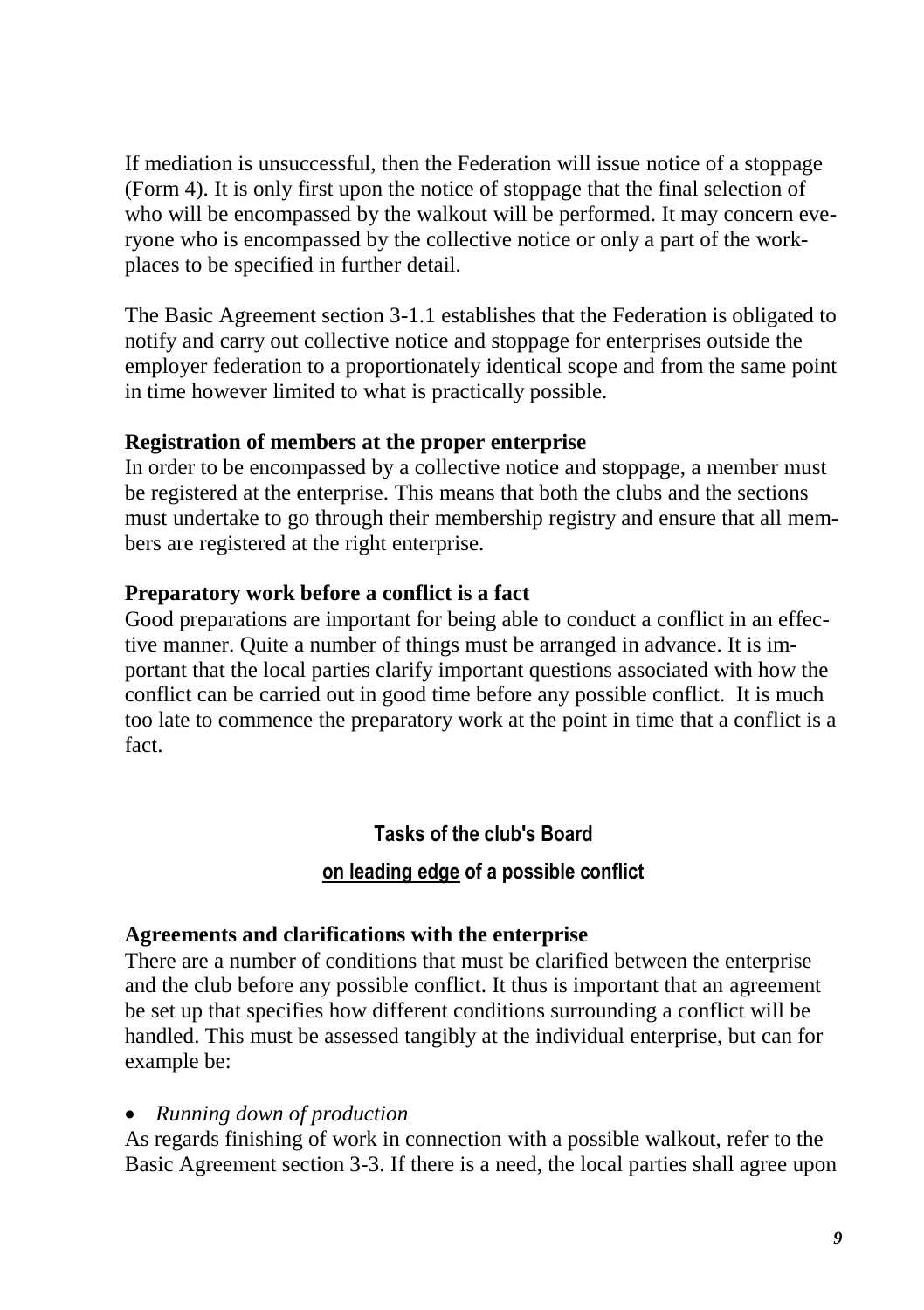work necessary for the running down of production. We emphasise that this only can be based on technical and safety-related considerations.

It is common in the National Collective Agreement that the parties centrally grant an exemption for the checking out of guests. Separate information will be given in this, including at the Federation's Web site.

• *Requisite precautions against fire, theft, etc. and in order to prevent equipment and the like from being ruined* 

When a conflict occurs, the point of departure for our enterprise clubs is that all work at the individual enterprise is blocked. Before the conflict is a fact – the clubs must discuss with the enterprises precisely which personnel must be present in order to ensure that equipment and the like is not ruined, and that necessary safety precautions are commenced against fire, theft and the like. As a rule, this concerns security guards. but it can also involve other groups.

• *Access to the club office during a conflict*

At many of our enterprises, the club Board has its own club office. In the perception of the Federation, it would be natural that the enterprises grant access to such. Who should have access to the club office must then be agreed upon with the enterprise. If the club, against expectations, does not have occasion to use the club office within the individual enterprise, then the club Board must in consultation with the section establish itself outside the enterprise.

• *Pickets*

It can be expedient to agree with the enterprise on practical conditions associated with pickets, for example use of toilets and other facilities in the enterprise's area.

• *The enterprise's equipment* 

If the employees have equipment for private use that belongs to the enterprise, for example a mobile telephone, computing equipment and the like, it is important to agree with the enterprise on whether this equipment will be able to be used.

• *Relationship to other employee groups, for example supervisors*

In its contact with the enterprise, the club Board must also address questions concerning the relationship with other employee groups such as supervisors, etc. In the Federation's perception, such do not have occasion to perform work other that what they perform on a daily basis. These groups thus cannot - under any circumstances - perform blocked work during a conflict.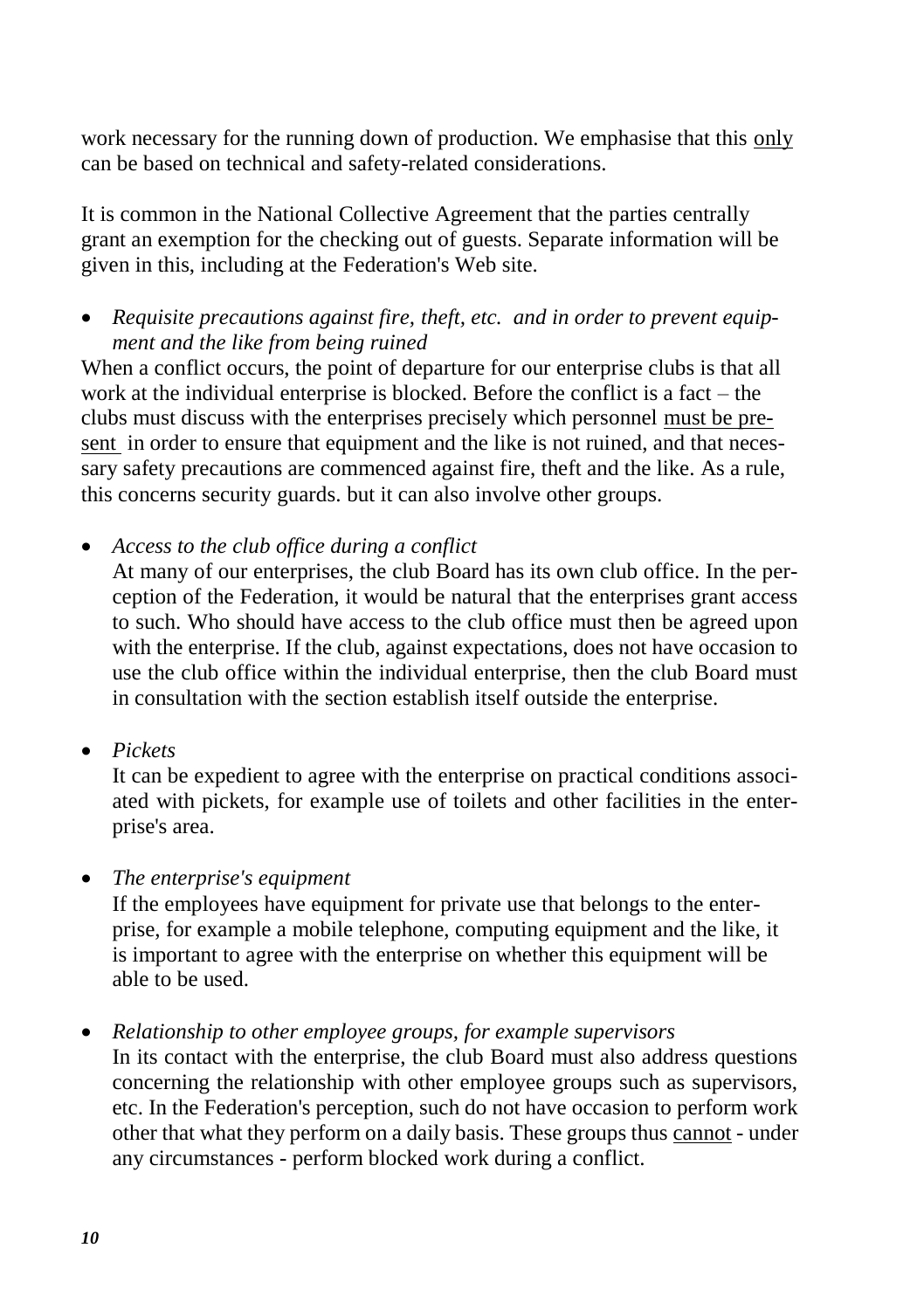• *Contract employees, including also construction tasks/contracts* The relationship to any possible contract employees who perform work as a part of the enterprise's normal production must be addressed with the enterprise's management. In the perception of the federation, neither may these be working during a conflict.

Construction tasks in Norway that are being performed by foreign companies with foreign workers may only be performed if it involves an actual construction task under its own management, with its own employees and in a clearly delineated area. The scope of such tasks must be clarified with the enterprise.

#### Example:

Mounting of machines with own installation technicians, own tools and own work management. This will occur unimpeded, but without assistance from our members, for example for welding work or crane operation. If the task is predicated upon such assistance functions, then the task must be ended at the moment that there is a need for such assistance.

In those cases where it is difficult to differentiate between what is a construction contract and what is a contract task, the Federation must be contacted.

• *Clarify who in the enterprise is encompassed by the conflict* 

In some cases that can be members at the enterprise who are not encompassed by the conflict. It is important in such cases that the local parties clarify in advance who this concerns and how they should behave in the event of a conflict.

• *General contact between club and enterprise*

During a conflict, there may be a need to have certain contact between the club's Board and the enterprise's management. On precisely what basis such contacts will be made, and when such meetings will possibly be held, must be agreed upon In good time prior to any possible conflict.

## <span id="page-10-0"></span>**Employees on assignment outside the enterprise**

Some enterprises in our organisational areas have employees who work/have assignments outside the enterprise. These are also encompassed by any possible conflict.

As a point of departure, all the enterprise's obligations for its employees cease when the conflict starts. Agreements must thus be entered into in order to regulate questions that arise during a conflict.

For members on rotation arrangements, a tangible assessment ought to be made in relation to where in the work period the members are at the start of the conflict when an agreement is entered into with the enterprise.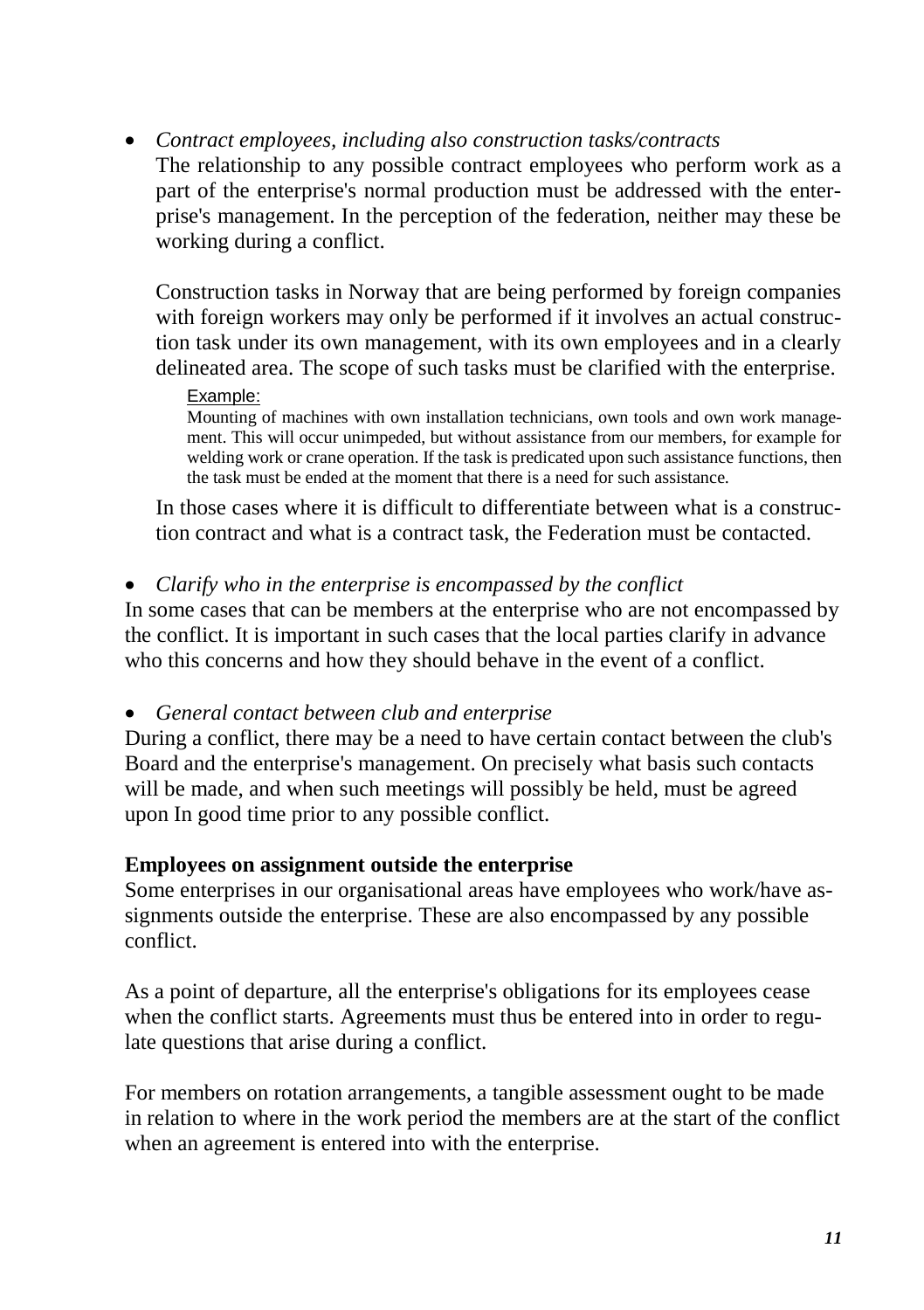If the members are recalled to the company, or sent home, it is the federation's view that the expenses for this will be covered by the enterprise.

It is important that the clubs negotiate clear and unambiguous agreements with the enterprises.

• *Onshore*

*For members at facilities on land attempts should initially be made to enter into agreements that involve the members being able to remain resident such that they participate as pickets and in general meetings where the workplace is located.*

• *Offshore*

*The same assessments must be made for members who are offshore as for those onshore, but the assessment must in addition include questions associated with the possibilities for transport to land, the capacity for spending the night, safety issues, etc.*

• *Mobile workers such as freight drivers and tour vehicle drivers The primary rule is that they end their task when they return to their "stationing location", but in some instances they are for example on two-weeks tours, and then they ought to end earlier. Freight/tour vehicle drivers who have multiple day tours should contact their section in order to clarify when and where they should end their work in connection with a conflict.*

# <span id="page-11-0"></span>**Contact with the members**

Before a conflict starts, the club Board must orient its members on the background for the conflict, and especially conditions at the workplace (reduced access to the enterprise's area, what is deemed to be strike-breaking, possible needs for employees to take necessary personal effects with them before the conflict starts, etc.).

Leading up to any possible conflict, the club must provide for good information preparedness that can be commenced immediately when the conflict is a fact. It is absolutely necessary that the club maintains good contact with its members in connection with a conflict, and the club Board must thus ensure that updated contact information is available for all its members. (See also the section on "The enterprise's equipment")

The club Board must evaluate on an on-going basis the need for member meetings and possibly other activities.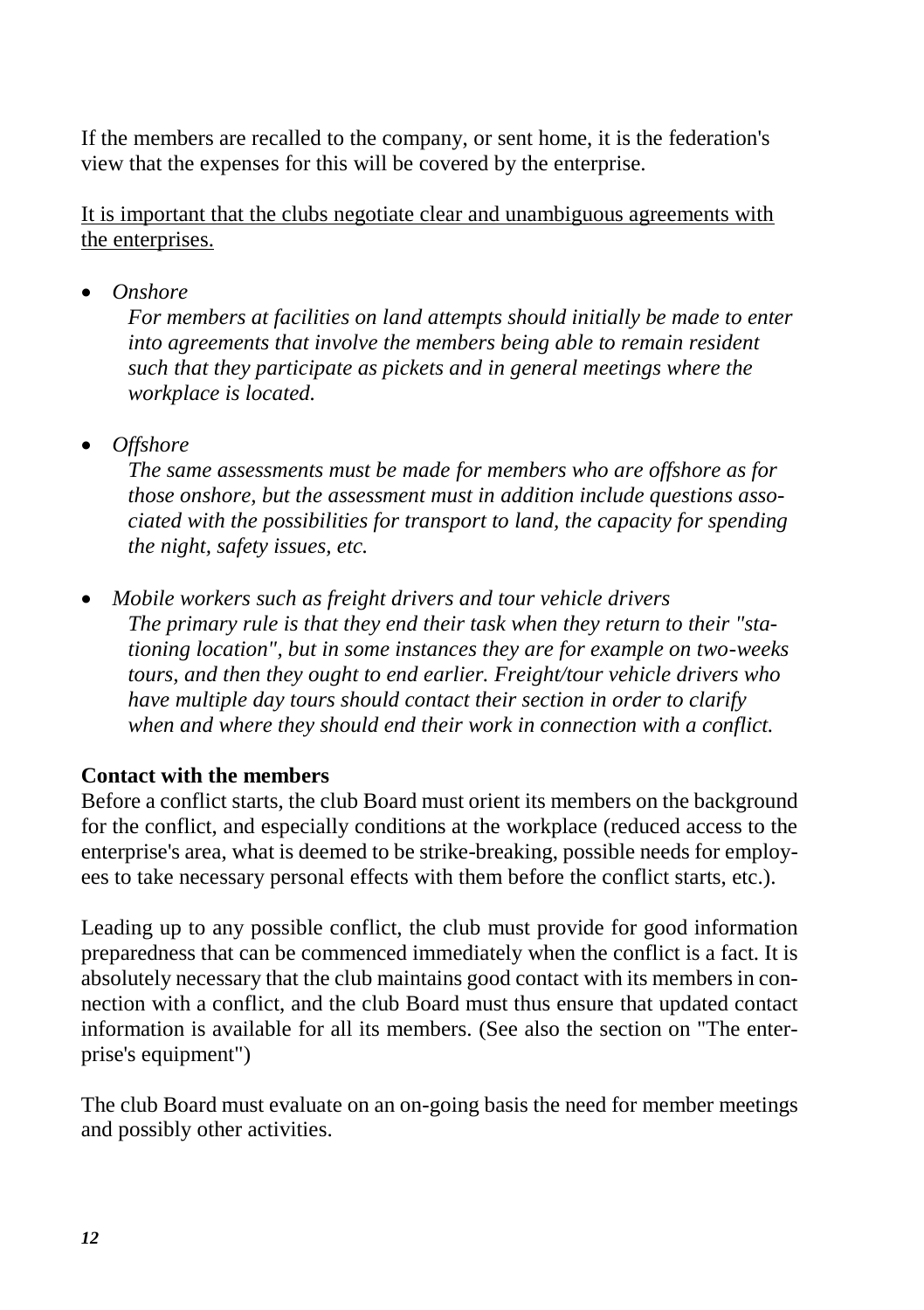# **The section's tasks**

# **leading up to a possible conflict**

<span id="page-12-0"></span>Before a conflict is a fact, the sections must plan how they will look after the members.

Responsibility for these tasks lies with the section, but it is clear that the section cannot handle this without having close co-operation with the clubs.

At the latest when the negotiations are broken off, this work must already be well underway.

It is too late to begin this work when the conflict is a fact.

# <span id="page-12-1"></span>**Account information for strike contributions**

Every single member must go into the Federation's member portal to ensure that the account information that has been registered there is correct and possibly adjust it if it is not. The sections will follow up on all members.

# <span id="page-12-2"></span>**Procurement of information on working conditions – part-time, etc.**

The sections must procure information on scope of the positions of their members, in practice this is to say that the section must obtain an overview of everyone who is working part-time or has a loosely defined scope for their position. The Federation will send out more detailed information on this.

## <span id="page-12-3"></span>**Student members**

The student members must be registered as an employee of an enterprise in order to be encompassed by the collective notice or stoppage.

# <span id="page-12-4"></span>**General meetings**

During a conflict, the sections must ensure that a general meeting is called at least once a week. It is important that the first general meeting be held as early as possible, and it hence must be planned already before any possible conflict is a fact. General meetings must contribute to necessary orientations being given in connection with the conflict, and that the requisite controls are performed in general. The members are obligated to attend the general meetings called.

In most sections, it would be natural to call general meetings that encompass all the section's members involved in the conflict. At locations where this is not practically possible, the section must ensure that the club Boards, especially at the large enterprises, call such general meetings, and the sections must then arrange to be represented at the meetings.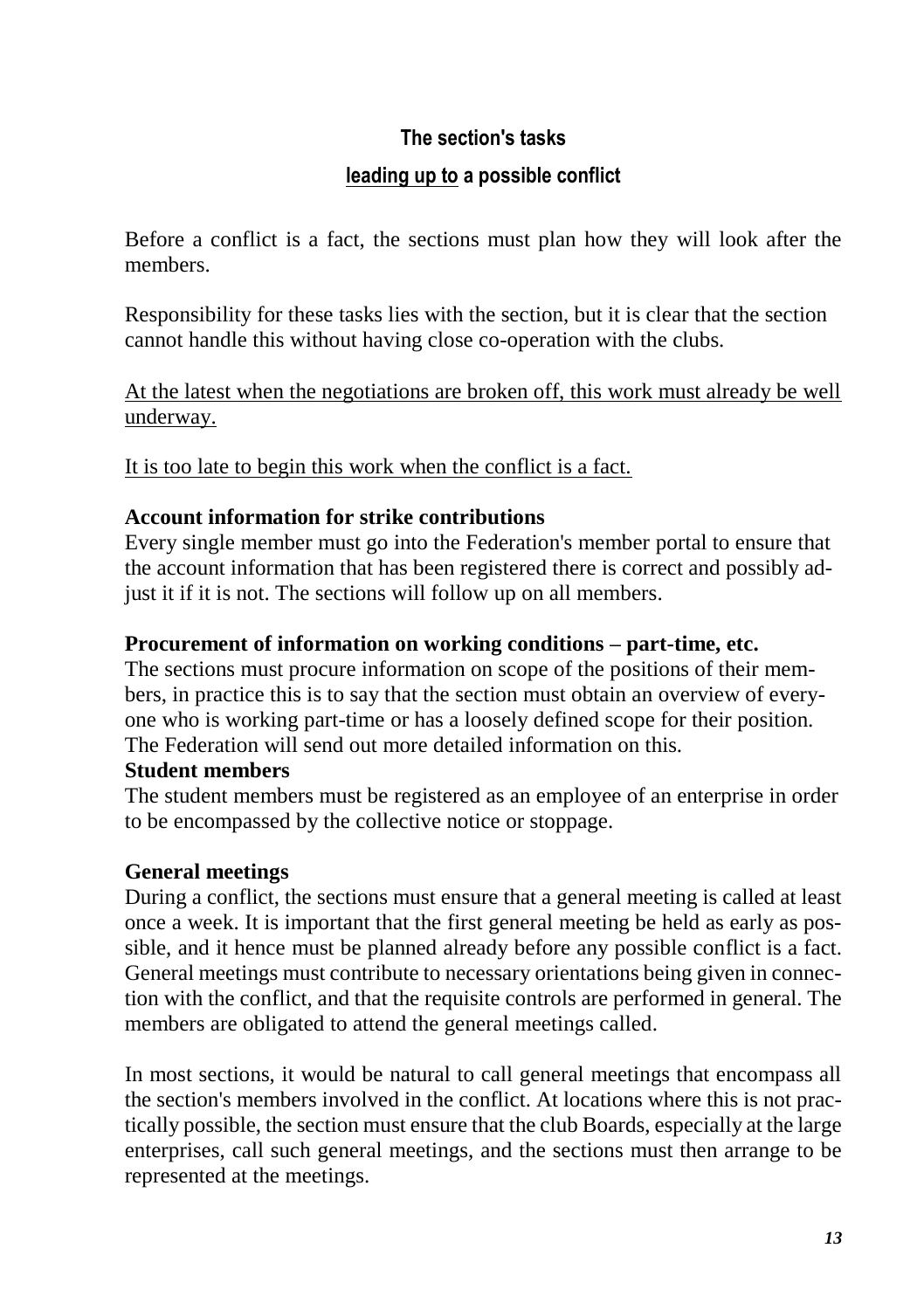#### <span id="page-13-0"></span>**Personal finances**

A conflict will always be a financial burden for those who are involved. If the conflict lasts for a long time, friction can easily arise due to financial problems. The section ought to inquire to banks and other credit institutions where its members have loans in order to agree on the postponement of principal and interest payments as long as the conflict lasts. Furthermore, the section must procure an overview of those banks that offer conflict loans, and ensure that their members receive information on such.

#### **Conflict – strike or lockout**

#### <span id="page-13-2"></span><span id="page-13-1"></span>**Scope of the conflict**

Any possible walkout (strike or lockout) encompasses as a point of departure only those organised employers who are encompassed by collective bargaining agreements for which a stoppage has been notified.

#### <span id="page-13-3"></span>**Apprentices**

Apprentices and training candidates on training contracts will as a general rule not be taken out in a conflict, cf. Basic Agreement section 3-2.1 (1). If they are to be encompassed by the conflict, such must be expressly mentioned in the collective notice notification (for example apprentices encompassed by the National Collective Agreement traditionally have usually been encompassed by the notification).

Apprentices who remain at the enterprise must not be placed on work beyond what is natural for them to perform. If the apprentices cannot be placed on work that is a part of their education, they can be granted leaves of absence from the enterprise with at least 7 days notice for the period that the conflict lasts, cf. Basic agreement section § 3-2.

For apprentices who are granted leaves of absence. issues concerning a possible extension of the training time due to the walkout must be resolved in accordance with the Norwegian Industrial Training Act, or corresponding provisions in other legislation.

Apprentices who are members of the Federation, will upon the granting of leave or participation in a conflict also have a right to conflict aid on an equal footing with other members of the Federation who are engaged in a conflict.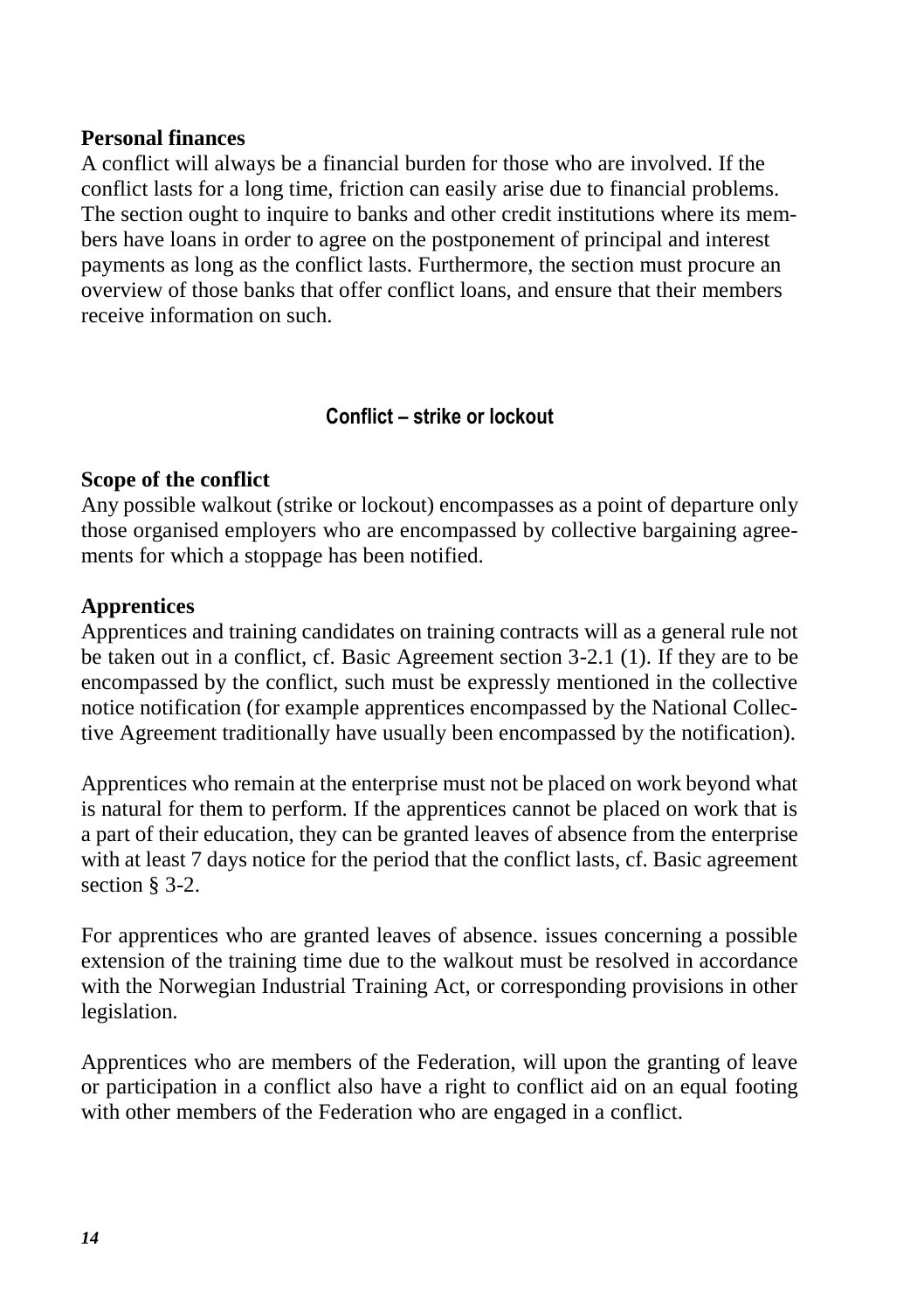#### <span id="page-14-0"></span>**Transfer of production**

The Federation is of the perception that members of foreign enterprises must not undertake any form of production/work that was supposed to have been performed at the enterprise during the conflict. This also applies when it involves the transfer of production from a foreign-owned subsidiary in Norway to a another country Example: An enterprise ramps up its production in Sweden to compensate for the loss in Norway.

It is important that a shop steward who becomes aware that the enterprise is transferring, or plans to transfer, its production in connection with a conflict, notifies their local section of this.

#### <span id="page-14-1"></span>**Pickets**

The section has the responsibility for the organising of pickets at those enterprises that are encompassed by the walkout. In practice, it will be the club Boards who prepare rosters and make arrangements for the pickets adapted to the individual enterprise. Such must be submitted to the section for approval.

The tasks of the pickets are first and foremost to ensure that nobody performs the work that our members should have been performing. It is of great significance that pickets conduct themselves with determination within those tasks they have been assigned, but at the same time with calm and dignity, such that they do not create unnecessarily acute situations.

## <span id="page-14-2"></span>**Strike-breaking**

Employees who are encompassed by the conflict must not perform work that would otherwise be performed by those employees who are engaged in a conflict. It must be regarded as strike-breaking if such perform work that otherwise would be performed by those members who are engaged in a conflict.

The enterprise's owner, their spouse and children living at home and the general manager may perform any work at all without being able to be designated a strikebreaker.

Attempted strike-breaking must be reported immediately to the **section**. If at the local level such a development cannot be stopped, then the Federation must be notified. If another notification has not been given, the section must send such a report t[opost@fellesforbundet.no](mailto:post@fellesforbundet.no)

#### <span id="page-14-3"></span>**Members who become enrolled during the conflict**

New members who enrol after the stoppage has been notified are as a point of departure not encompassed by the conflict. For them, a new collective notice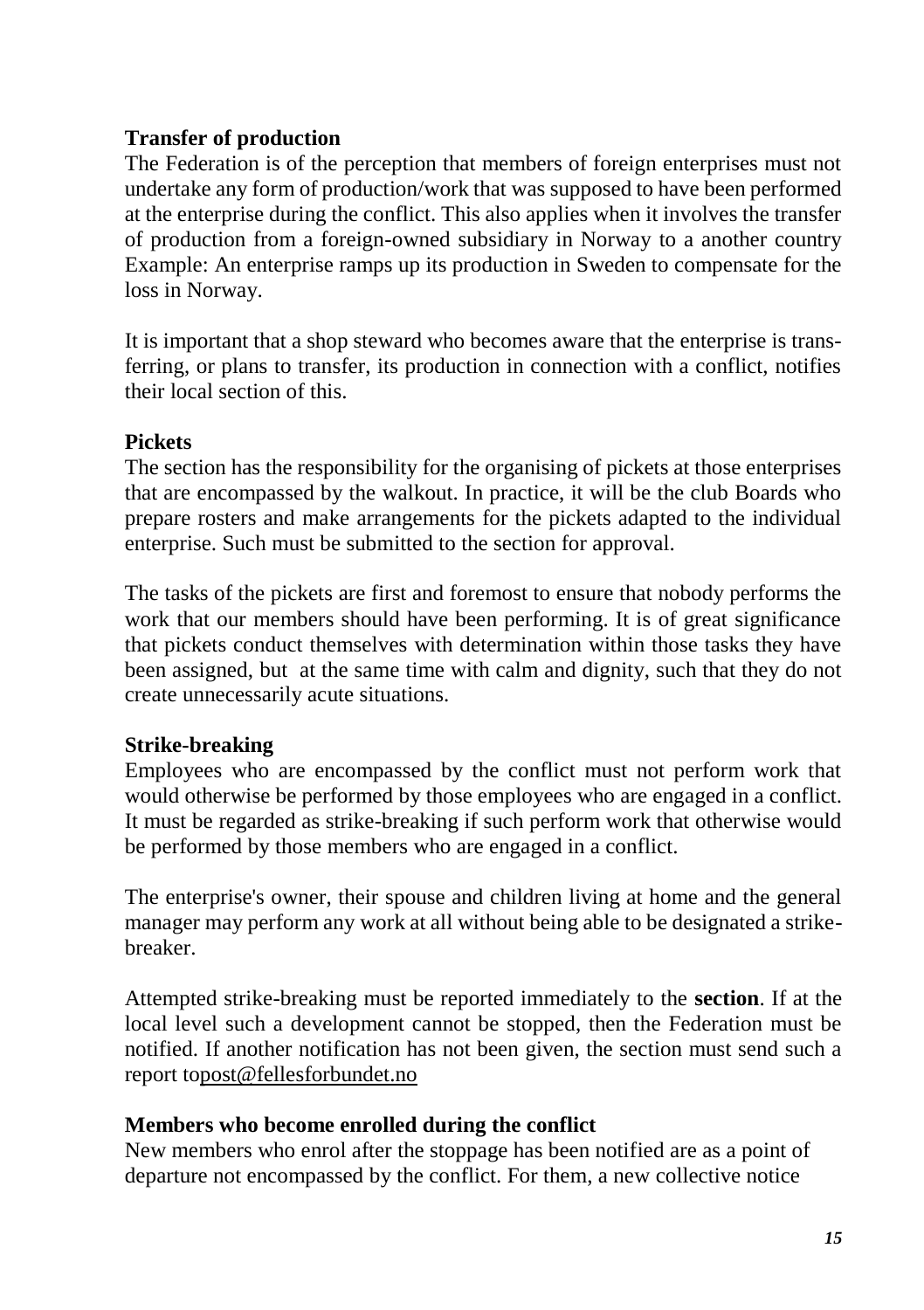must be issued. For this type of collective notice, a deadline of 14 days applies from when the notice is given until they can be encompassed by the conflict.

## **Financial conditions during a conflict**

#### <span id="page-15-1"></span><span id="page-15-0"></span>**Earned wages**

When the walkout occurs, the enterprise's obligation to pay wages ceases. The last paid day before a possible walkout is disbursed as earned wages as normal. Wages that are earned during the pay period in which the walkout occurs must be disbursed as soon as possible.

#### <span id="page-15-2"></span>**Conflict aid**

Aid will be disbursed from the first day of the conflict. In special situations, the Federation's Board can make exceptions from this provision.

In order to be entitled to aid, cf. the Articles of Association 1.5.3.2.1-2:

- $-$  the member must have paid their membership dues to a federation associated with the Norwegian Confederation of Trade Unions (LO) for at least 2 weeks before the walkout
- reinstated members must have paid ordinary membership dues to a federation in the Norwegian Confederation of Trade Unions (LO) contiguously for at least 12 months before the walkout
- membership dues form more than 2 months cannot be owed

#### <span id="page-15-3"></span>**How much is the aid?**

(See also the Articles of Association 1.5.3.2.2-1)

The Federation's Board will establish the size of the aid

Members who work part-time and members on shift and rotation arrangements will be granted aid in relation to their work schedule assigned beforehand. In special situations, the Federation's Board can make exceptions from this provision.

Members who were ill when the walkout commenced have a claim on aid from the day sick leave pay is no longer disbursed. Members who were on leave with parental benefits from NAV, have a claim to aid from the point in time that the leave and parental benefits cease. Members who are serving required time in military service when the walkout commenced will receive aid from the day they are dismissed.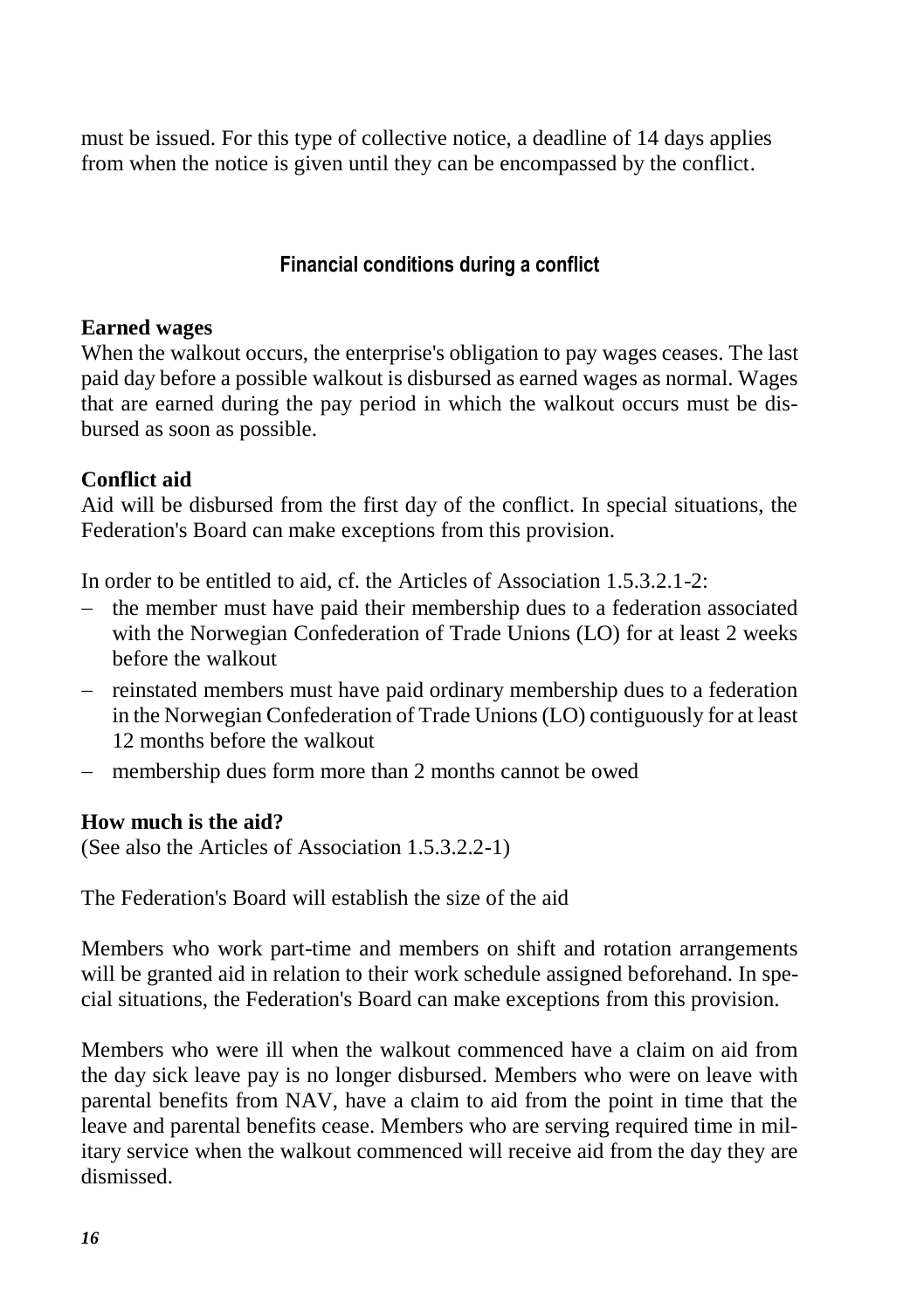# <span id="page-16-0"></span>**Payment**

Disbursement will be performed directly from the federation and to the individual member by use of the Federation's member system. The Federation will establish the point in time payment will be disbursed. The sections will have instructions sent to them with additional guidelines for carrying out the aid payments.

It is important to be aware that of the Articles of Association's revisions in 1.5 concerning conflict aid that among other things states:

- All members to whom the collective bargaining agreement applies have the obligation to vote. (1.5.2.1)
- Members who during a walkout omit voting without a valid reason on proposals for a new collective bargaining agreement will lose the right to continued aid. Disputes between a section and a member concerning this provision will be resolved by the Federation's Board. Other disputes between a section and Federation on use of the voting rules will be resolved by the secretariat of the Norwegian Confederation of Trade Unions (LO). (1.5.3.2.1)
- $-$  If members take other work during the conflict, they must notify the section. As long as the members have such work, the aid during the walkout will cease.  $(1.5.3.2.2-5)$

#### <span id="page-16-1"></span>**Strikes to create a collective bargaining agreement**

Conflict aid and the point in time of its disbursement, etc., will be established in each individual instance with respect to the nature and scope of the conflict.

## <span id="page-16-2"></span>**Extra membership dues**

## **- solidarity actions for those members who are NOT affected by the conflict**

Pursuant to the Federation's Articles of Association, members who are not working and who are not impacted by the conflict are obligated to pay extra membership dues, cf. the Articles of Association 1.4.1.5.

The Federation's Board will determine when the extra membership dues will be collected.

When the Federation Board has made a decision to collect extra membership fees, the Federation will immediately issue detailed guidelines on how the extra membership dues are to be collected.

## <span id="page-16-3"></span>**Member of foreign federation**

We have no rules in our Articles of Association for disbursing conflict aid to employees connected with foreign federations. If such employees participate in the conflict on an equal footing with our own members (participate in the general meetings, are pickets, etc.) then they must have aid from the Federation.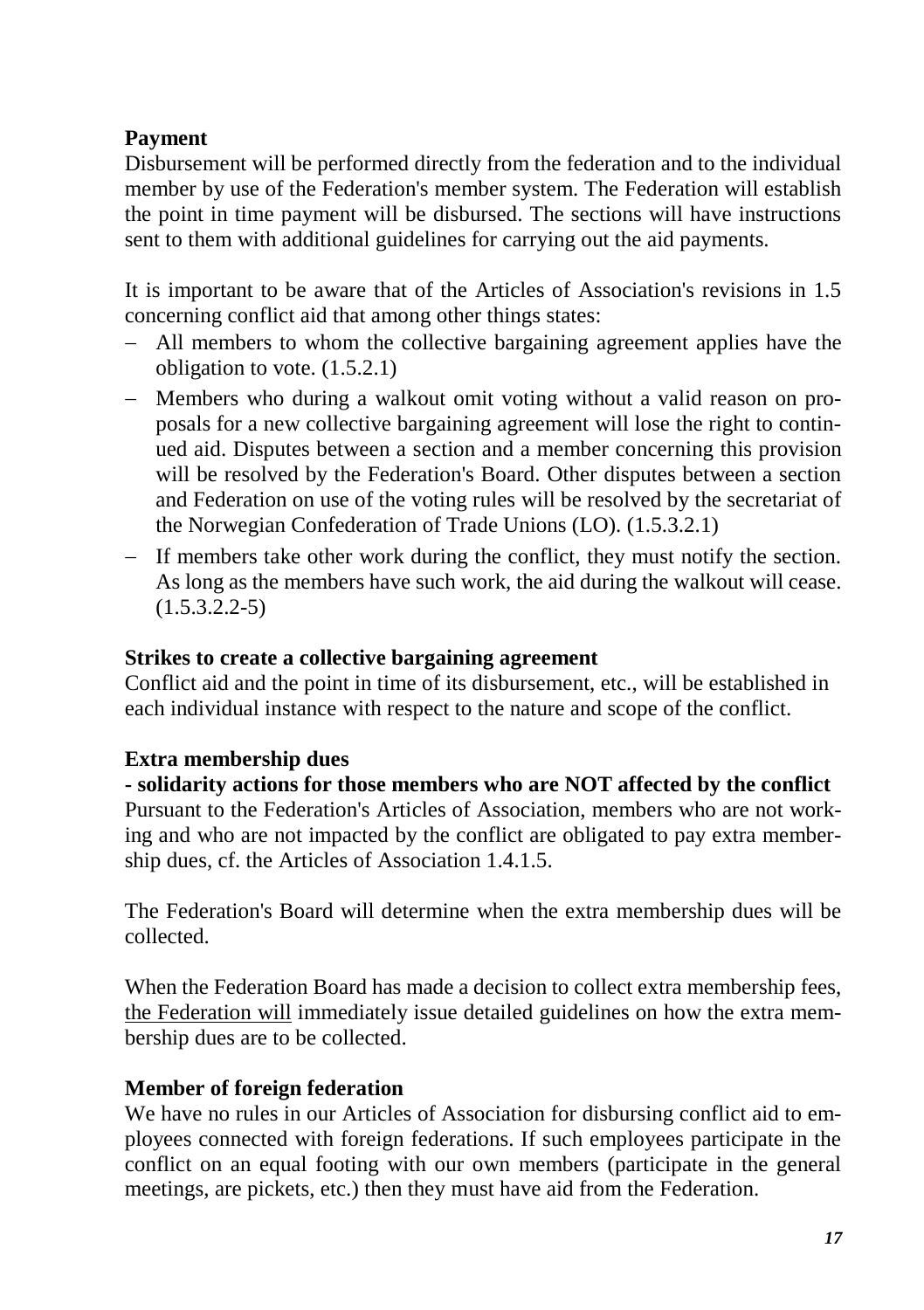# <span id="page-17-0"></span>**Norwegian Confederation of Trade Unions (LO) benefits**

Through Norwegian Confederation of Trade Unions (LO) benefits, there are two arrangements that may be relevant for members engaged in a conflict. One is the deferment of payments on loans, the other is conflict loans. Conflict loans can be granted under the precondition of an ordinary credit evaluation.

# **Information on LO benefits** [\(https://www.lofavor.no/](https://www.lofavor.no/) )

A conflict loan can be relevant if you are financially impacted due to a conflict at the workplace. In order to receive an LO benefit conflict loan, it must be a lawful conflict. Your trade union can answer for whether the conflict is lawful.

# **Your member benefits:**

- Deferral of payments on loans
- Loan type: Loan without collateral
- The sum of the loan is the net wages for two months
- no set-up fee
- Housing loan interest
- Term up to 3 years

# **We have chosen SpareBank 1 as our working partner**

We have chosen [SpareBank 1](https://www.sparebank1.no/nb/bank/privat/tips-og-rad/fordeler-for-lo-medlemmer.html) as a supplier and working partner of banking products in our benefits programme. SpareBank 1 focuses on personal advising and has good products that also support the values we have deemed to be important concerning security and safety. in addition, they have staffed premises across the entire country. SpareBank 1 delivers products for both banking and insurance that give total customer discounts to LO members.

## [How to obtain a conflict loan](https://www.lofavor.no/Medlemsfordeler/Bank/Konfliktlaan#Hvordan_faa_konfliktlaan553468707)

If you would like to set up an LO benefit Conflict Loan or get more information on the product, contact your nearest [SpareBank 1-bank.](https://www.sparebank1.no/bank/fordeler-for-medlemmer-i-lo-forbund/ia1268425876367?refId=1233670899097)

In order to receive a conflict loan at SpareBank 1 you must first contact your trade union. You must also have established a customer relationship with the bank. The loan requires a current account at the bank and an ordinary credit assessment.

[Download the product datasheet for an LO benefit Conflict Loan](https://www.lofavor.no/Media/Dynapark/Kategorier/Bank-og-Finansiering/LOfavoer-Konfliktlaan-prod.ark)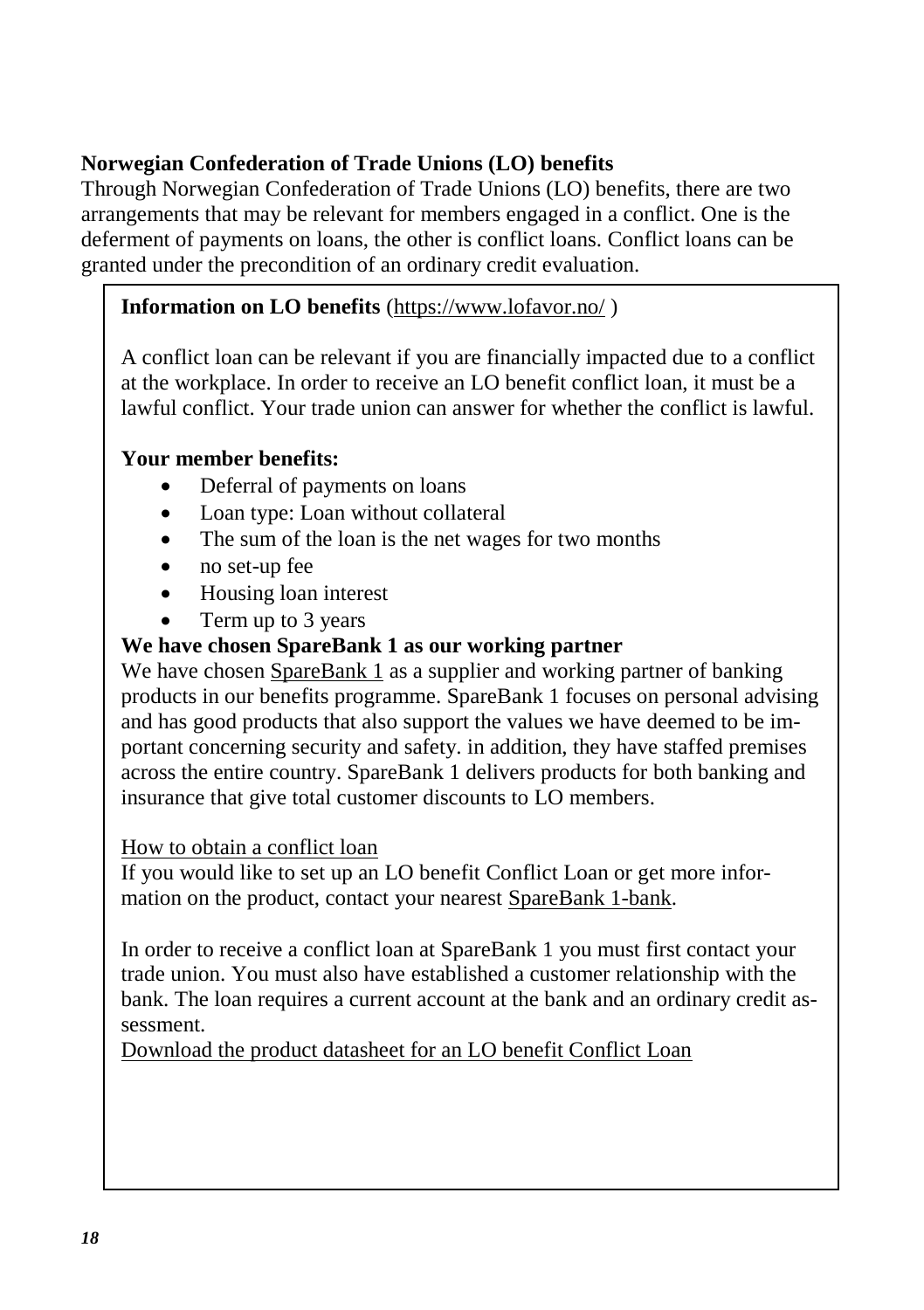#### **Other conditions during conflicts**

#### <span id="page-18-1"></span><span id="page-18-0"></span>**Right to holiday / holiday allowance**

In the Norwegian Holidays Act, section 9, point 4, it states:

*During a lawful labour conflict (strike or lockout) holidays can be established and required to be taken in accordance with the rules in sections 6 and 7. The employer cannot change the time for an established holiday due to a lawful labour conflict. If the employer omits disbursing holiday allowance is accordance with section 11, No.4, then set holidays cannot be deemed to have been taken during the absence.*

This involves the provisions on the setting of holidays and the taking of holidays in sections 6 and 7 not being changed in consequence of a lawful labour conflict. An employer may in fact not unilaterally change the time of set holidays.

The Norwegian Holiday Act establishes that the holiday must also be taken pursuant to the law's general rules during a lawful labour conflict. Holiday compensation must be disbursed in the usual manner in association with holidays that are taken during the conflict.

Among other things, this involves:

- Set holidays having to be taken during the conflict unless the parties agree on something else. The employer cannot change the time for an established holiday due to a lawful labour conflict.
- If holidays are not set before the labour conflict starts, the general rules of the Holiday Act will apply. This involves, among other things, that the employee ma demand notification of the point in time for taking holiday at least two months before the holiday is held. Employers must also comply with the rules concerning the discussion obligation.
- Holiday allowance that has been earned the preceding year must be disbursed on the last customary wage payment date before the holiday. The employee may demand that the holiday allowance be disbursed at the latest 14 days before the holiday is held. Even though due to the labour conflict wages are not disbursed on the day that otherwise would be the last customary wage payment day, the holiday allowance must be disbursed on this day. The employer must in fact disburse the holiday allowance even if the labour conflict is taking place. If the employer refuses to disburse the holiday allowance, then the set holiday cannot be deemed to have been taken during the absence.
- Holiday allowance that has been earned for the current holiday year shall not be disbursed in the event of a resignation in connection with a labour conflict.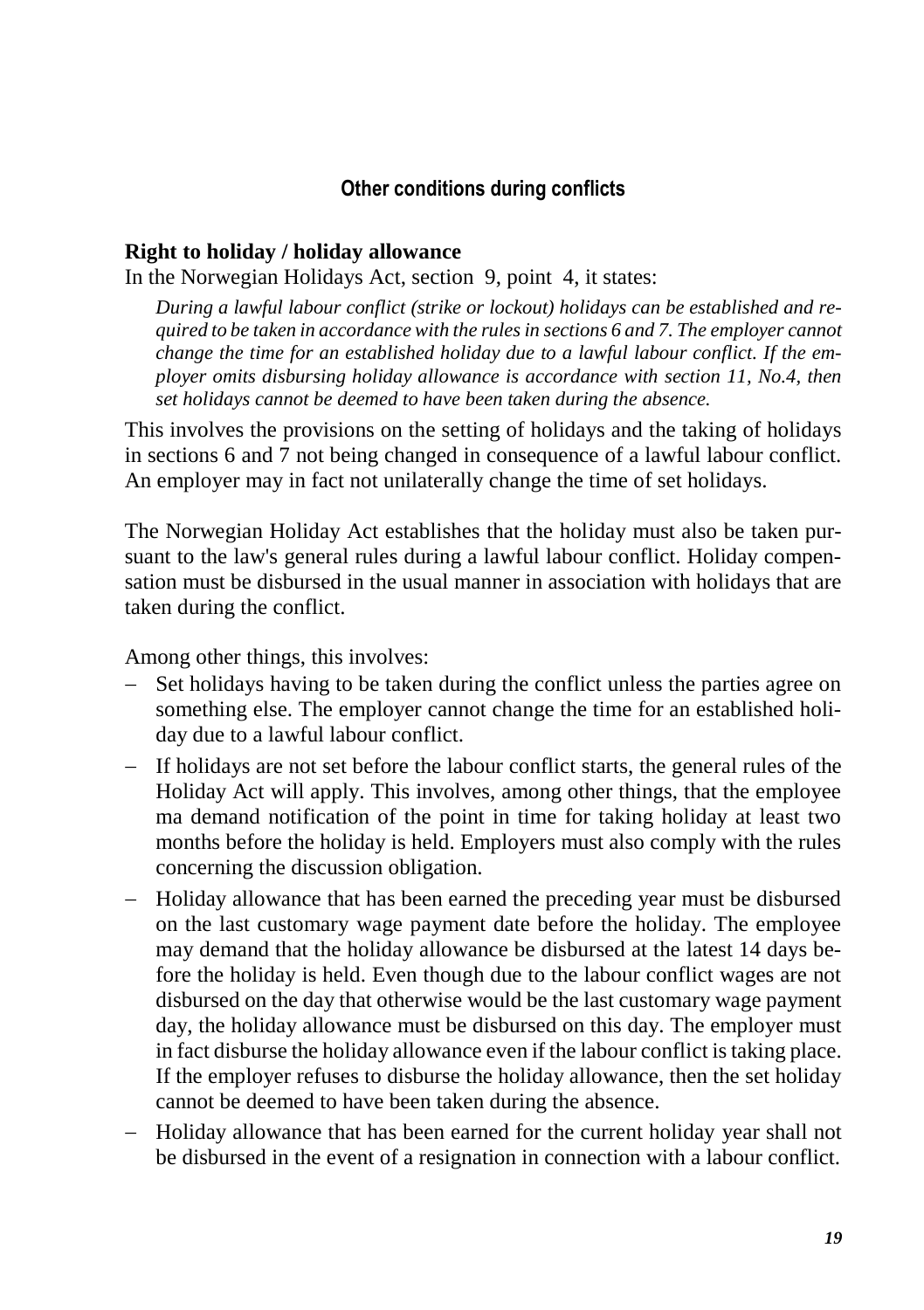#### <span id="page-19-0"></span>**Right to sick leave**

The Norwegian National Insurance Act has in section 8-31 provisions concerning the right to sick leave payments during a conflict.

Employees who have been put on sick leave by a doctor before the walkout occurs have a claim for sick leave payments from the National Insurance Office during the walkout.

The individual NAV office takes the place of the employer and also disburses sick leave payments during the employer period. As long as a member is on sick leave during the conflict period, the NAV office will disburse the sick leave payments. If the absence due to illness lasts beyond the conflict period, then the employer period will continue, from the day that the walkout has ceased. From the point in time the sick leave ceases, but where the conflict continues in effect, conflict aid will be paid.

Employees who are on sick leave by their own notification when the walkout starts, or are placed on sick leave by a doctor after this point in time, have no claim for sick leave payments.

#### <span id="page-19-1"></span>**Insurance coverage**

The LO's leisure time accident insurance applies for our members who are impacted by a conflict. This also involves that members who are active as pickets or in other activities during the strike are covered in terms of insurance by the LO's leisure time insurance. The insurance coverage also applies to trips to and from the home.

With respect to compensation amounts and terms and conditions, refer to the Web site for LO benefits [\(www.lofavor.no\)](http://www.lofavor.no/).

#### <span id="page-19-2"></span>**Leave**

<span id="page-19-3"></span>Employees who have been granted leaves with pay before the walkout is commenced are not encompassed by the conflict as long as the leave lasts. This involves these employees having a claim for having their leave being allowed to be carried out with pay regardless of the walkout. In general, employees do not have a right to have new leaves granted pursuant to collective bargaining agreements (for example short welfare leaves or other types of leaves that are normally applied for based on the provisions in a collective bargaining agreement) as long as they are encompassed by the walkout.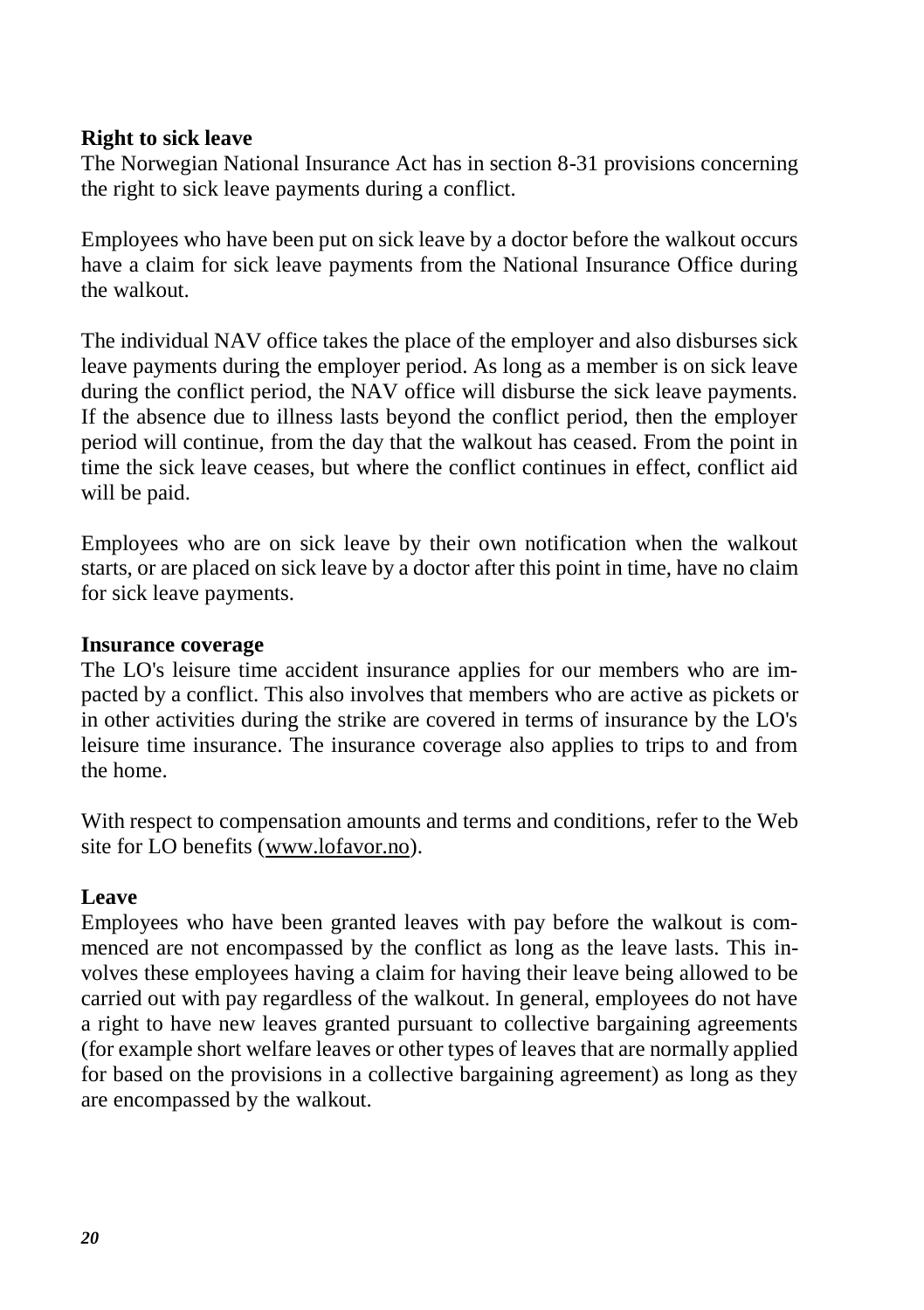# **Lay-offs**

• *Walkout in own enterprise* 

Employees who are not encompassed by a conflict in their own enterprise may be laid off pursuant to the Basic Agreement's section 7-1, provided that they no longer can be employed in a rational manner. In such cases, 14 days notice must be given. With respect to section 7-5, a special rule applies however concerning conditional notification. The individual who might be affected by the lay-off must be notified as far in advance of its implementation as possible (cf. the explanation of conditional lay-off notification below).

# • *Walkouts in other enterprises*

Conflicts in other enterprises can give justifiable grounds for lay-offs as per the Basic Agreement's section 7-1, and in such case the rules on 14 days notice do not apply. The enterprise is however obligated to give such notification as is possible. Basic Agreement section 7-3, No. 4.

• *Conference with shop steward* 

Before notification is given, the shop stewards must be conferred with. Minutes must be kept of the conference. The notification deadline in the Basic Agreement section 7-3, No. 1 and No. 2 only first start running after the conference has been held.

• *Norwegian Act relating to obligation to pay wages during lay-offs* Section 3, No. 3, in the Act relating to the obligation to pay wages during layoffs establishes that the employer's obligation to pay wages does not apply in the event of lay-offs that are a consequence of a labour conflict.

## • *Conditional lay-off notification*

In the event of a conflict at their own enterprise it may be relevant for the employer to issue a conditional lay-off notification to employees who are not encompassed by the conflict. The notification itself must be given with 14 days notice, cf. the Basic Agreement section 7-3, point 1. When it becomes relevant to implement the notified lay-offs, notice must be given as far in advance as possible provided that at least 14 days have passed since the lay-off notification itself, as mentioned above, was given, cf. the Basic Agreement section 7-5.

• *Unemployment benefits during lay-offs*  We make reference to the Norwegian National Insurance Act section 4-22 -

Cessation in the event of strikes and lockouts:

*No unemployment benefits will be disbursed to members who are participating in a strike, or who are encompassed by a lockout or other labour dispute. The same applies for members who are not participating in the labour dispute, but who due to the labour*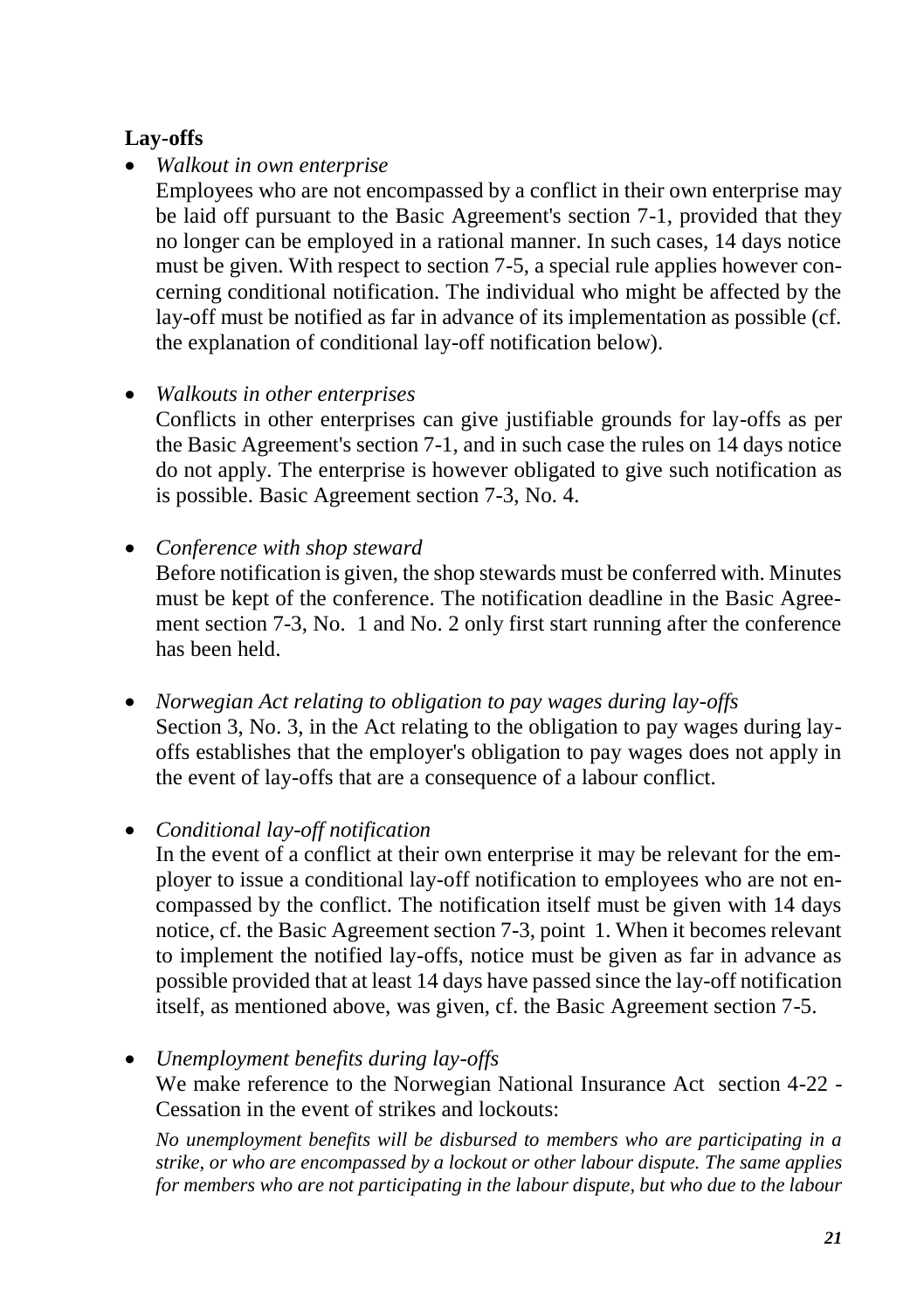*dispute become unemployed at the enterprise or workplace that the dispute concerns, if it must be presumed that the wages or working conditions of the individual will be affected by the outcome of the dispute.*

This involves that employees who have already been laid off due to reasons other than the conflict will lose the right to unemployment benefits if their wages and working conditions will be affected by the dispute.

• *Conflict aid*

Conflict aid is given when members have been laid off in connection with a conflict and they are not entitled to unemployment security with respect to the National Insurance Act.

#### <span id="page-21-0"></span>**Exemptions**

If the enterprise is of the opinion that it must have an exemption from the conflict, it must send an application to its employer organisation (National Federation) concerning an exemption from the walkout (the conflict). If the employer organisation chooses to send the exemption application to the Federation, it is the Federation that will process and decide whether the application should be granted(enterprises that have a direct agreement with the Federation, and which are encompassed by the conflict, will send any possible application directly to the Federation). Such exemption applications are solely the responsibility of the enterprise, and the clubs/shop stewards must not make their views known on - or sign- the applications.

Only by direct inquiry from the Federation should the clubs/shop stewards make their views known, and then only to the Federation.

All exemptions must be approved by the Federation, cf. Basic agreement section § 3-3.

#### **Voting**

<span id="page-21-1"></span>The section's Board bears the responsibility for the voting in its area.

In the event of voting over a collective agreement proposal, the Federation will. through a circular provide an account of those rules that apply for conducting the voting.

Provisions concerning collective agreement revision, voting and walkouts are found in the Federation's Articles of Association 1.5, and in the Basic Agreement section 3-4.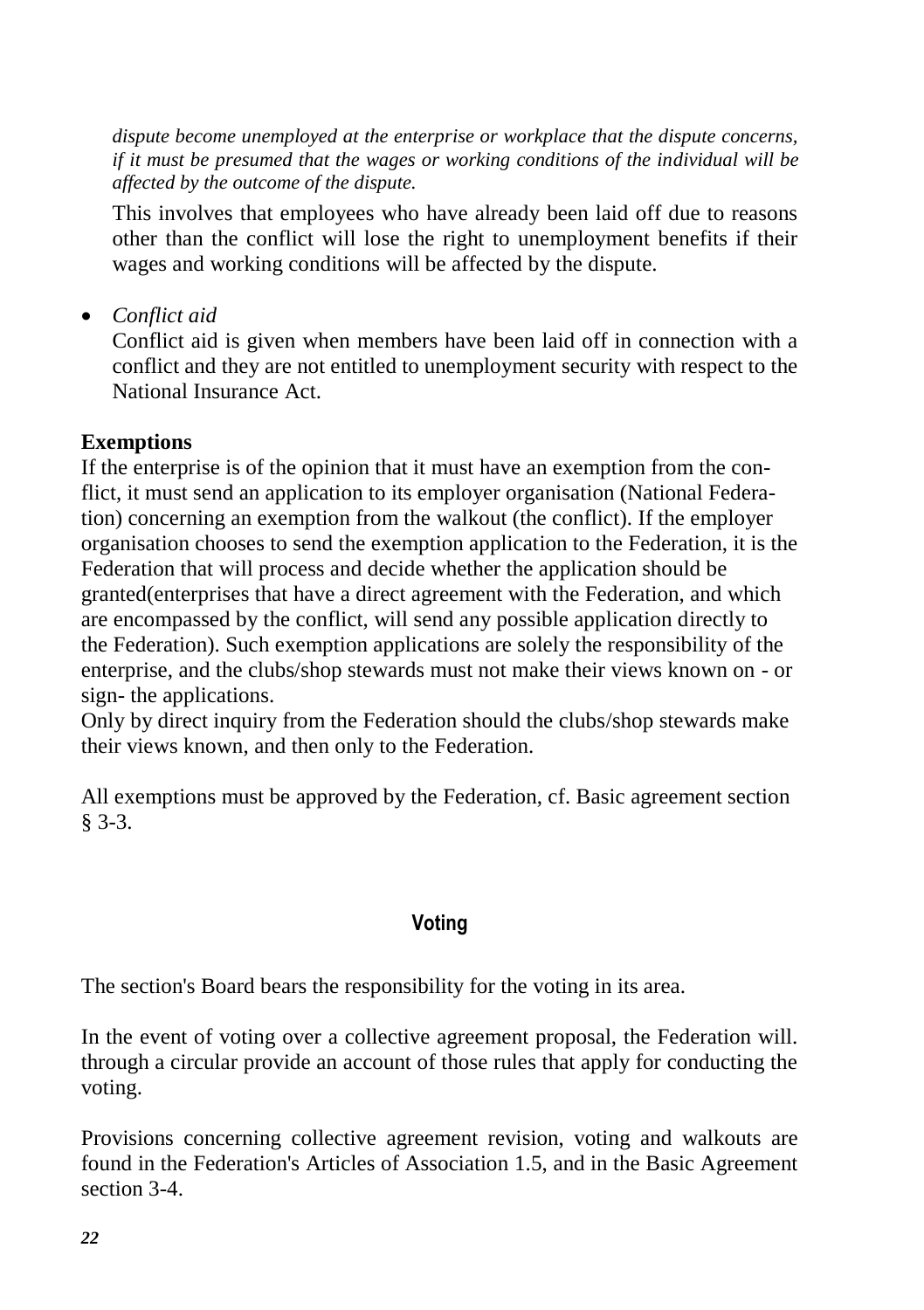All voting must as a rule be performed such that the members are allowed to cast their ballots at their workplace, and in general in accordance with the rules that are discussed here. It is important that the voting be conducted in an appropriate manner such the members who work at different times and with free periods also have occasion to cast ballots before the deadline.

## <span id="page-22-0"></span>**Ballots**

Together with the proposal, there will be a ballot that must be used in connection with the voting. There will be no occasion to use other ballots. Only either YES or NO should be ticked. If anything else is written in the ballot it must be discarded.

The meetings that are held to orient the members at the individual enterprise must be conducted before the voting is undertaken.

The voting must not be performed at the orientational meetings. The members must have occasion to scrutinise the proposal and comment on it before they vote.

## <span id="page-22-1"></span>**Obligation to vote**

We refer to the Basic Agreement section 3-4.2.d and the Federation's Articles of Association 1.5.2.1: "All members who the collective bargaining agreement applies to have an obligation to vote".

## <span id="page-22-2"></span>**Execution of voting**

## • *Voting Board*

The voting will be managed by the section's Board, a section-elected voting Board, the club Board or a voting Board elected at the workplace. The voting must as a primary rule take place jointly for the entire enterprise. For larger enterprises where this is not practically possible, the voting can occur by groups. In such case, a voting Board must be appointed for each individual group.

The voting Boards can consist of 3 or more members in relation to the enterprise's or group's size and based upon practical needs. The voting Boards will be appointed from among those who are familiar with and have the best experience with such tasks.

Where no separate enterprise club has been formed, the section is responsible for the execution of the voting.

## • *Ordinary voting*

The voting will take place by personal attendance at a central and appropriate location at the enterprise. The voting Board will conduct a check by ticking a list. Upon request, valid proof of membership must be exhibited when voting.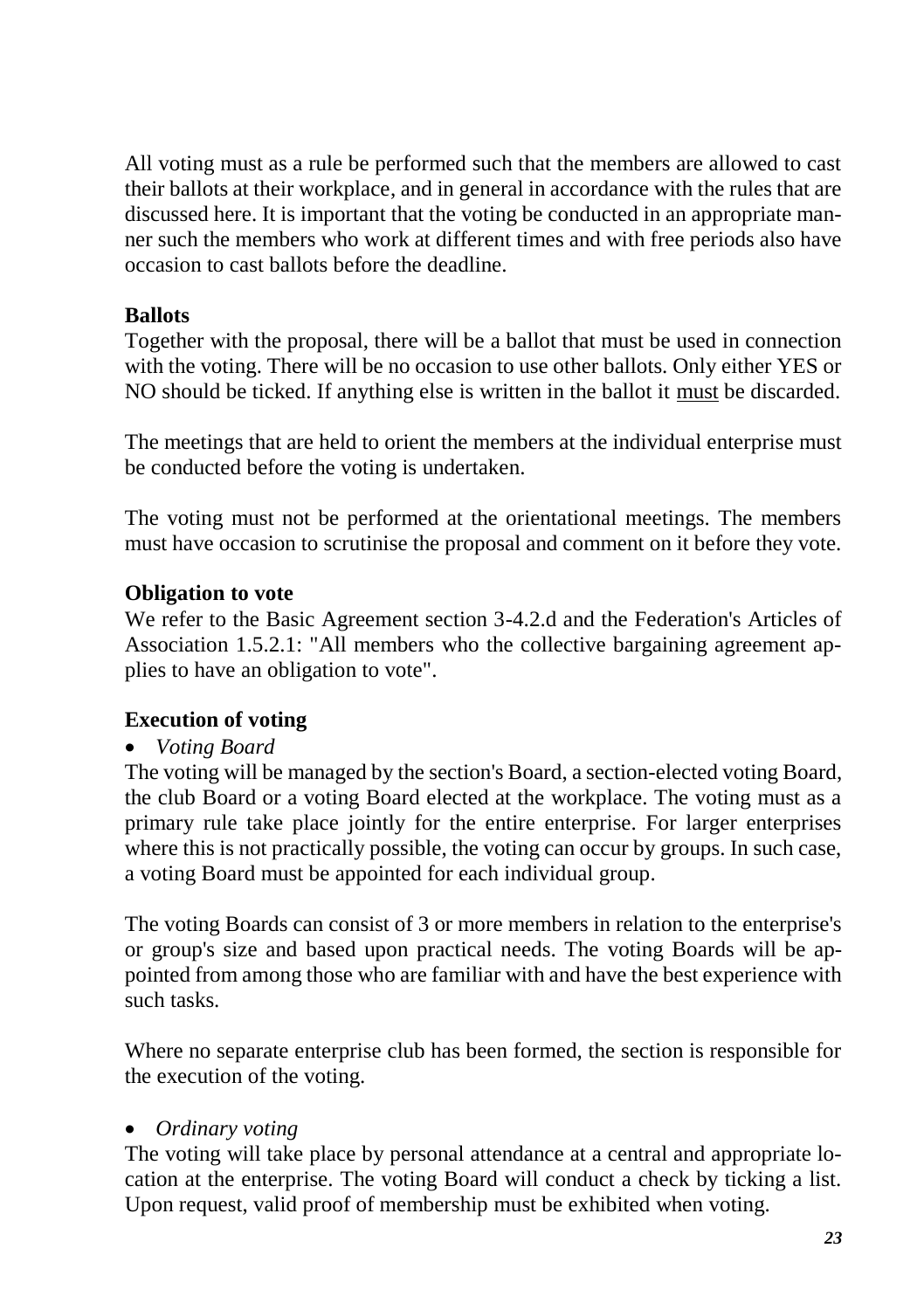Isolated members to whom the collective agreement proposal applies shall cast their ballots in their section.

#### • *Electronic voting*

For those areas where it is relevant to be using electronic voting, the Federation will issue its own message concerning such. Cf. Basic Agreement sec $t$ ion 3-4.1.

Separate guidelines and systems will be developed for such voting.

#### • *Voting by post*

If it is relevant to use written voting by post, the Federation will issue a separate message concerning such.

The voting will take place using two envelopes, where the ballot with yes or no is placed in envelope No. 1. Nothing is written on this envelope. This envelope is then placed in the pre-addressed and postage-paid "response letter" envelope (envelope No. 2), which is then posted.

## • *Voting offshore / construction sites*

Enterprise clubs that have members at construction sites/installations in the North Sea will arrange for the proposal and ballots to be sent to their members and a copy of the last available extract of the trade union membership fees paid to their contact person / shop steward at the installation concerned. The voting at the installations will be conducted with the same deadline that other members of the Federation have to submit their votes.

The Federation's shop stewards at the construction sites/installations will in this case comprise the voting Board.

As soon as the counting has been performed, the result must be notified by telephone to those clubs that have members who have cast ballots. Subsequently, ballots and marked extract lists will be sent to the club(s).

The clubs that have members at construction sites/installations must, as soon as possible after the counting, further communicate the result to the section in order for these votes to be included in the voting.

The club Board must arrange for voting for offshore workers as well as those onshore during their free periods. If not, the members must be informed that they must cast their ballots in the section.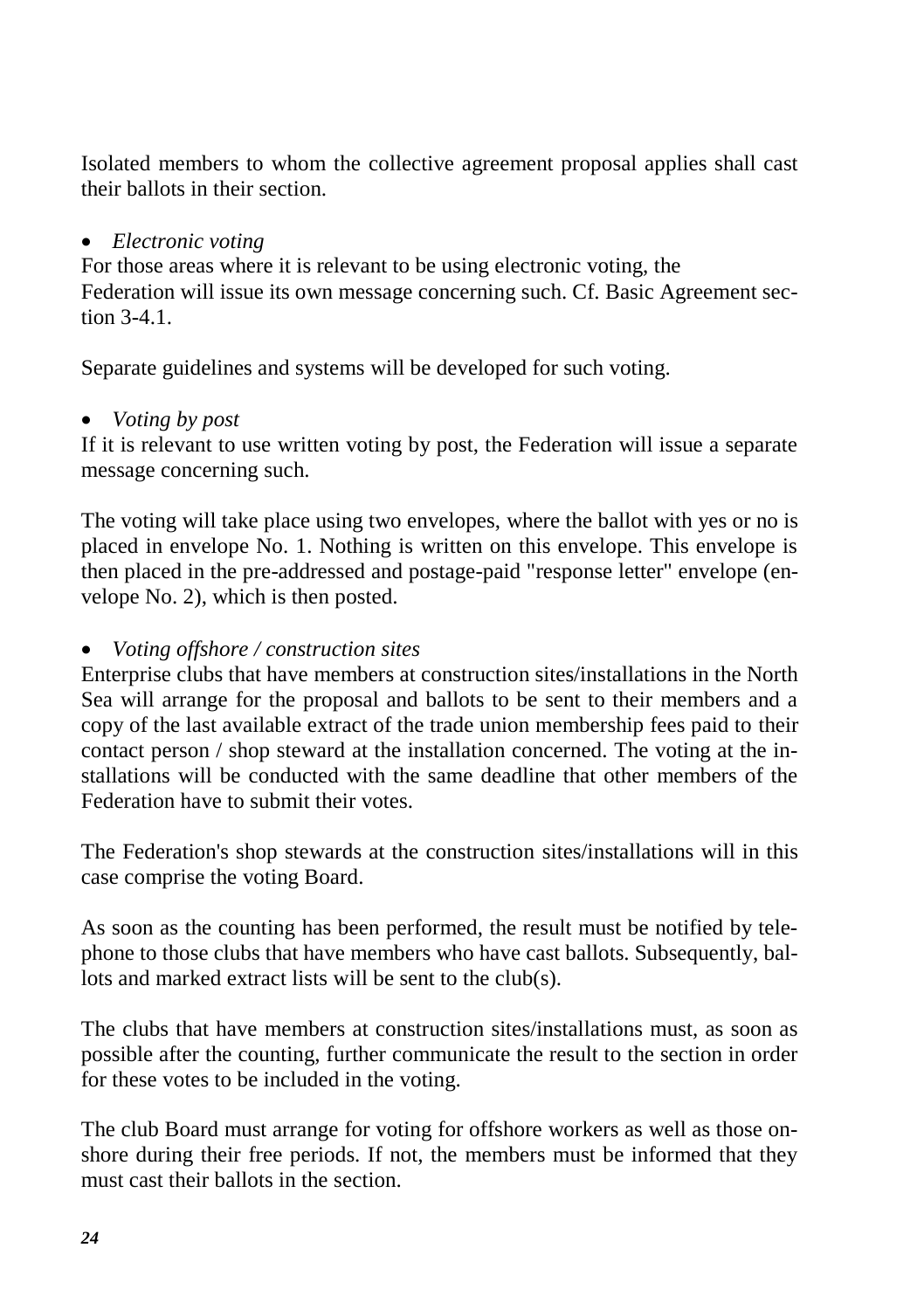# • *Controls*

Appropriate ballots must be arranged for. Inspection must be conducted of the ballot. It is not permitted to vote on behalf of others. Only one ballot must be delivered from each member.

The club Board in addition to the voting Board has the primary responsibility for the voting at the enterprise, and must thus check that it takes place in a secret and secure manner, in accordance with the instructions given by the Federation.

## • *Records*

When the voting by enterprise is finished, the votes will be counted by the voting Board. A record must be set up where the result of the voting is entered. This record must be signed by the members of the voting Board. The record and the ballots will then be delivered to the section, which will acknowledge receiving such.

## • *Reporting of the voting result*

The section will report the result of the voting to the Federation by telephone and confirm the result by the signed voting record being scanned and submitted immediately. The submission can be done by E-mail.

## • *Storage of the ballots*

The ballots from the voting will be preserves in a secure manner until further notification is received from the Federation. This is due to the consideration that a new count may be demanded by the Federation.

• *Publication* 

The voting result will be released to the public by the Norwegian National Mediator Office if the settlement has been in mediation or by the Federation centrally when a negotiating result is available

Before the result is published, results from clubs or sections must not be revealed. See also the Basic Agreement section 3-4, No. 1 and the Norwegian Labour Dispute Act section 27.

## • *Implementation of the negotiating/mediation result*

When a collective agreement proposal has been adopted by the members, it is of great significance that the shop stewards in sections and clubs ensure that the new collective bargaining agreement is followed up on in accordance with the agreement's provisions and with respect to the information the Federation has provided.

The Federation will send a letter concerning the result of the settlement to clubs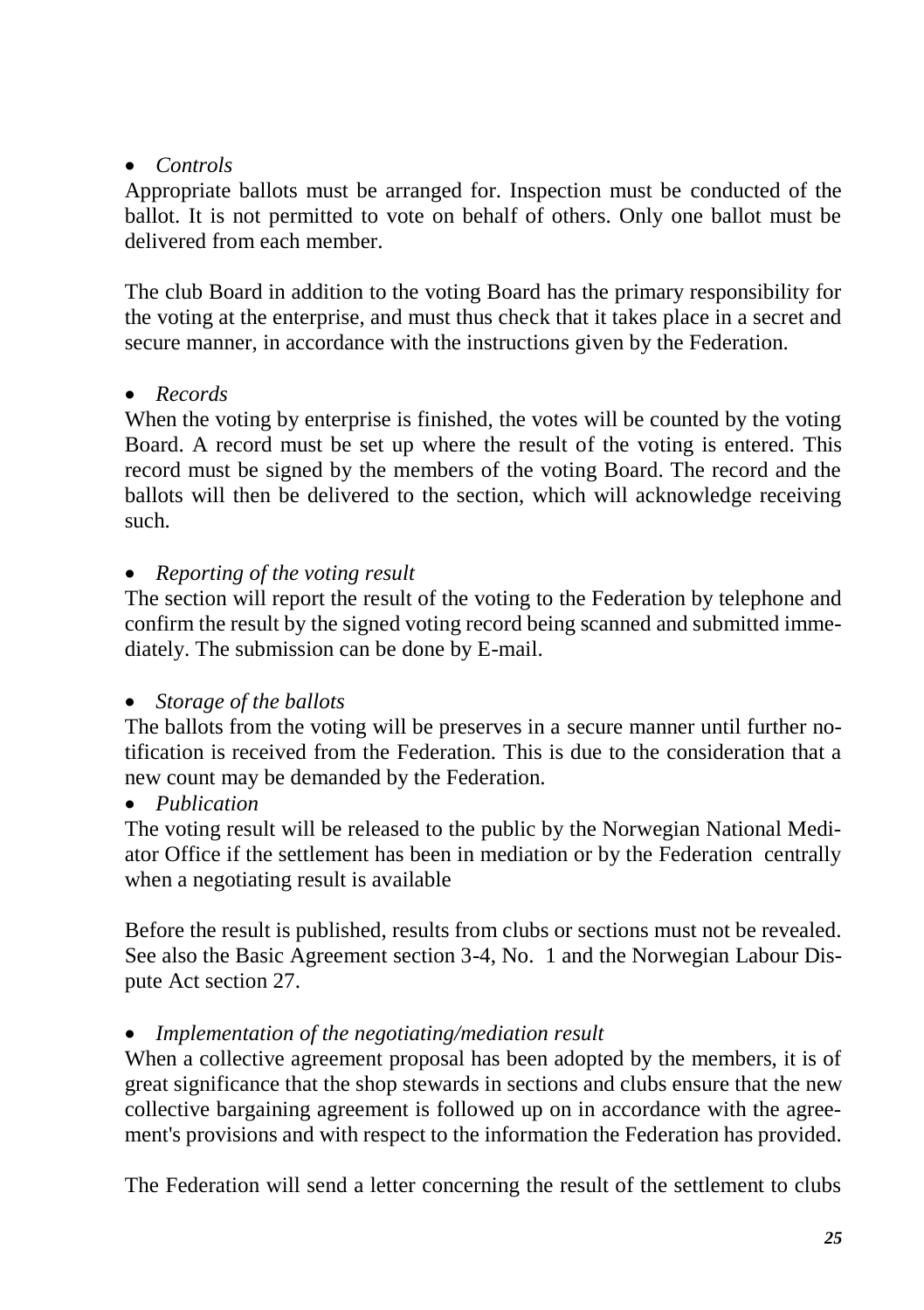and sections. The collective bargaining agreement will be edited by the parties and published when the new collective bargaining agreement has been approved by the organisations.

#### **In brief on the course of negotiations and mediation**

#### <span id="page-25-1"></span><span id="page-25-0"></span>**Negotiations**

As soon as proposals for changes to the agreement have been exchanged between the parties, the negotiations will commence. If agreement is reached on a new agreement, then the recommended proposal will be sent out for voting.

#### <span id="page-25-2"></span>**Break-off in negotiations**

If the prospects of reaching agreement on a new agreement are not present, both r one of the parties may demand that the negotiations be broken off and collective notice be issued.

#### <span id="page-25-3"></span>**Ban on walkouts**

If the Norwegian National Mediator's Office, when it has received a notification concerning a collective notice, finds that a walkout for this area would harm public interests, then it may pursuant to the Norwegian Labour Dispute Act impose a ban on a walkout until mediation has been tried.

## <span id="page-25-4"></span>**Mediation / stoppage**

During the mediation, the parties are subject to control by the National Mediator's Office.

If 10 days have elapsed after a ban against a walkout has been notified, each of the parties may demand the mediation be ended that a stoppage be notified. The National Mediator's Office then has 4 days remaining in which the mediate before the walkout is commenced. During the course of this 4-day period, there are two things that can occur:

- $\overline{\phantom{a}}$  if the parties with the assistance of the National Mediator's Office arrive at a recommended proposal for a new collective bargaining agreement, then the proposal will be sent out for voting.
- $\overline{\phantom{a}}$  if the parties are standing so far from each other that there is no basis for the National Mediator's Office.to submit a proposal, if a proposal is rejected by the negotiating committee or f the recommended mediation proposal is voted down in the voting, then we are facing a conflict situation.

The deadline for ending the negotiations/mediation is normally at midnight, however the parties may agree to negotiate/mediate on overtime.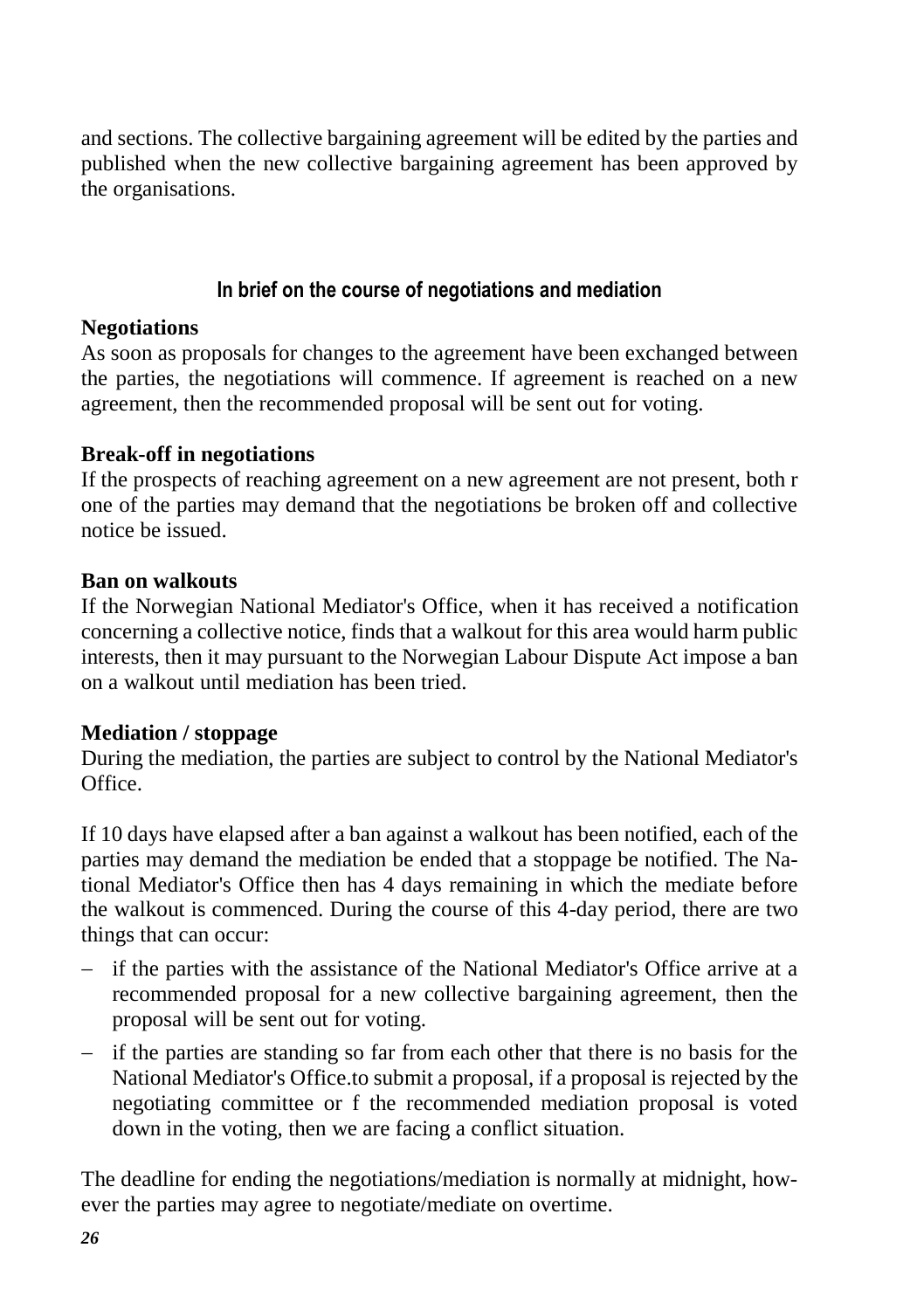The mediation can continue on overtime. The Federation will provide information on an on-going basis on its Web site.

It is important that shop steward and members keep themselves oriented on whether negotiations / mediation has resulted in a solution or whether the process will end in conflict.

# **The Federation on social media:**

<span id="page-26-0"></span>([https://www.facebook.com/Fellesforbundet\)](https://www.facebook.com/Fellesforbundet)

[\(https://twitter.com/Fellesforbundet\)](https://twitter.com/Fellesforbundet)



[\(https://plus.google.com/+fellesforbundet/posts\)](https://plus.google.com/+fellesforbundet/posts)

You Tube [\(https://www.youtube.com/channel/UCn\\_bcoNrRVuOQKwRz-9heVw?sub\\_confir](https://www.youtube.com/channel/UCn_bcoNrRVuOQKwRz-9heVw?sub_confirmation=1)[mation=1\)](https://www.youtube.com/channel/UCn_bcoNrRVuOQKwRz-9heVw?sub_confirmation=1)

[\(http://www.linkedin.com/company/fellesforbundet\)](http://www.linkedin.com/company/fellesforbundet)